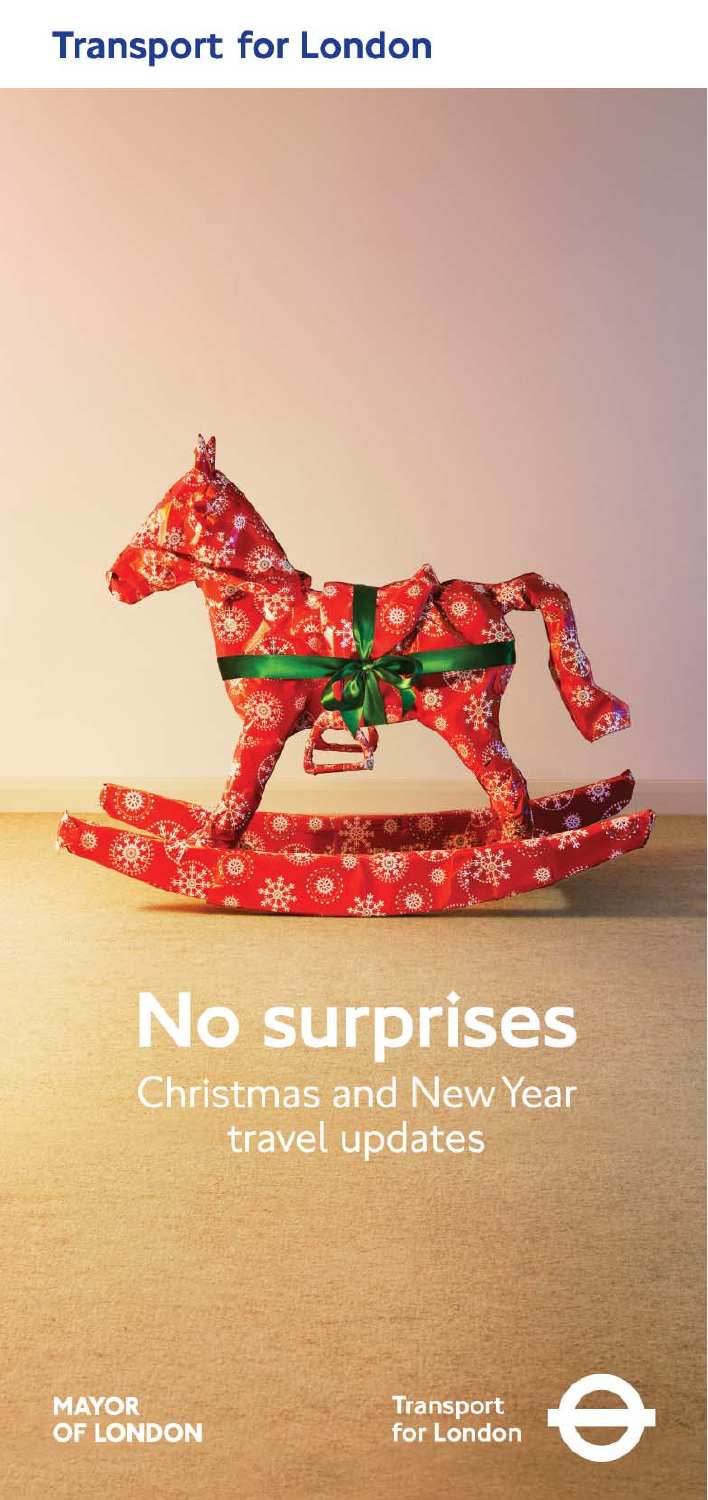#### **Contents**

services available.

If you're travelling in London over the festive period, this booklet will guide you through the

Information for travelling on Tube, buses, Docklands Light Railway (DLR), Tramlink, Riverboat and Overground services.

| <b>Christmas Eve.</b>                 |                 | Don't forget, Tube, DLR and Tramlink services                                                                                         |
|---------------------------------------|-----------------|---------------------------------------------------------------------------------------------------------------------------------------|
| <b>Saturday 24 December</b>           | $\overline{2}$  | will run all night on New Year's Eve.                                                                                                 |
| Christmas Day,                        |                 | Night and 24 hour bus routes will run all night                                                                                       |
| <b>Sunday 25 December</b>             | 5               | as normal.                                                                                                                            |
| <b>Boxing Day,</b>                    |                 | Travel will be free on all journeys between                                                                                           |
| <b>Monday 26 December</b>             | $\overline{7}$  | 2345 on New Year's Eve and 0430 on                                                                                                    |
| <b>Bank Holiday,</b>                  |                 | New Year's Day, on bus, Tube, tram and                                                                                                |
| <b>Tuesday 27 December</b>            | $\blacksquare$  | <b>DLR services.</b> Free travel will apply on                                                                                        |
| <b>Wednesday 28 December</b>          | $\overline{14}$ | London Overground trains running after 2345<br>until last train times.                                                                |
| <b>Thursday 29 December</b>           | 17              |                                                                                                                                       |
|                                       |                 | Full service information is also available at                                                                                         |
| <b>Friday 30 December</b>             | 19              | tfl.gov.uk or from London Travel Information                                                                                          |
| New Year's Eve.                       |                 | on 0843 222 1234*.                                                                                                                    |
| <b>Saturday 31 December</b>           | 21              | *You pay no more than 5p per minute if calling<br>from a BT landline. There may be a connection charge.                               |
| New Year's Day,                       |                 | Charges from mobiles or other landline providers may vary.                                                                            |
| Sunday 1 January 2012                 | 30              | For information on National Rail services, visit                                                                                      |
| <b>Bank Holiday,</b>                  |                 | nationalrail.co.uk or call 08457 48 49 50.                                                                                            |
| <b>Monday 2 January</b>               | 32              | To find your quickest way around London,<br>visit tfl.gov.uk and use Journey Planner or<br>text TFL to 60835. Charged at your network |
| Travelling by coach this Christmas?   | 34              |                                                                                                                                       |
| Coach operator and Riverboat contacts | 35              |                                                                                                                                       |
| Taxis and minicabs                    | 36              | operator's standard rate.                                                                                                             |
| Driving and cycling                   | 38              |                                                                                                                                       |
| Fares and tickets                     | 39              |                                                                                                                                       |
| For further information               | 40              |                                                                                                                                       |
| New Year's Eve special bus departure  |                 |                                                                                                                                       |
| points map                            | 41              |                                                                                                                                       |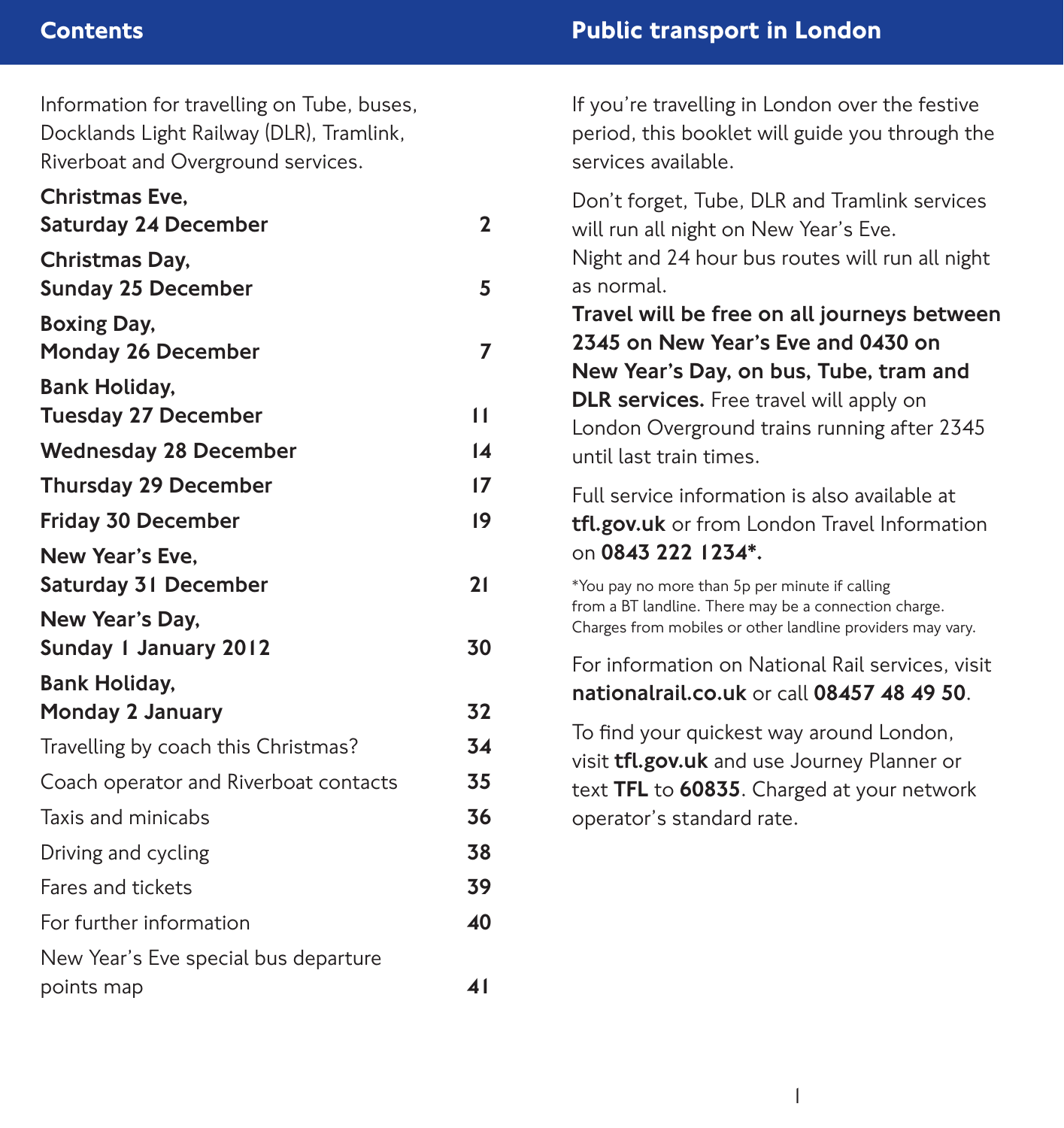#### Tube

A normal Saturday service will operate until 1900, after which time trains will run less frequently. Last trains will run at Sunday times.

The following exceptions apply:

Bakerloo line: Marylebone will close at 2200.

Circle and District lines: Blackfriars and Cannon Street will be closed.

Circle, Hammersmith & City and Metropolitan lines: Farringdon will be closed.

Metropolitan line: Chiltern Railways will run a Saturday service with last trains from Marylebone via Amersham at 2057 and from Amersham to Marylebone at 1957.

Waterloo & City line: a normal Saturday service will operate.

#### **Buses**

A normal Saturday service will operate with the following exceptions:

There will be no Night buses;

On 24 hour routes buses will operate until just after midnight.

# Docklands Light Railway

Buses will replace trains between Bank/ Tower Gateway and Poplar/West India Quay. Other routes will operate a modified Saturday service with last trains at Sunday times.

# London Overground

A Saturday service will operate with last trains departing at about 2130 (2030 on the Stratford-Richmond/Clapham Junction route).

# London Tramlink

A Saturday service will operate, but from 2000, the frequency on line 3 will be reduced to every 20 minutes and the frequency on lines 1 and 2 will be reduced to every 25 minutes.

# Riverboat

No services except:

Embankment/London Eye – Woolwich: every 30 minutes between about 0920 and 2120. St. George Wharf (Vauxhall) – Bankside: every 60 minutes between about 0920 and 2020. *Operator: KPMG Thames Clippers*

Westminster – London Eye – Tower – Greenwich: normal service. *Operator: City Cruises*

Woolwich Free Ferry: a one boat service finishing at 2000. *Operator: Serco Ltd.*

*Contact individual operators for full details. See page 35 for contact details. continued*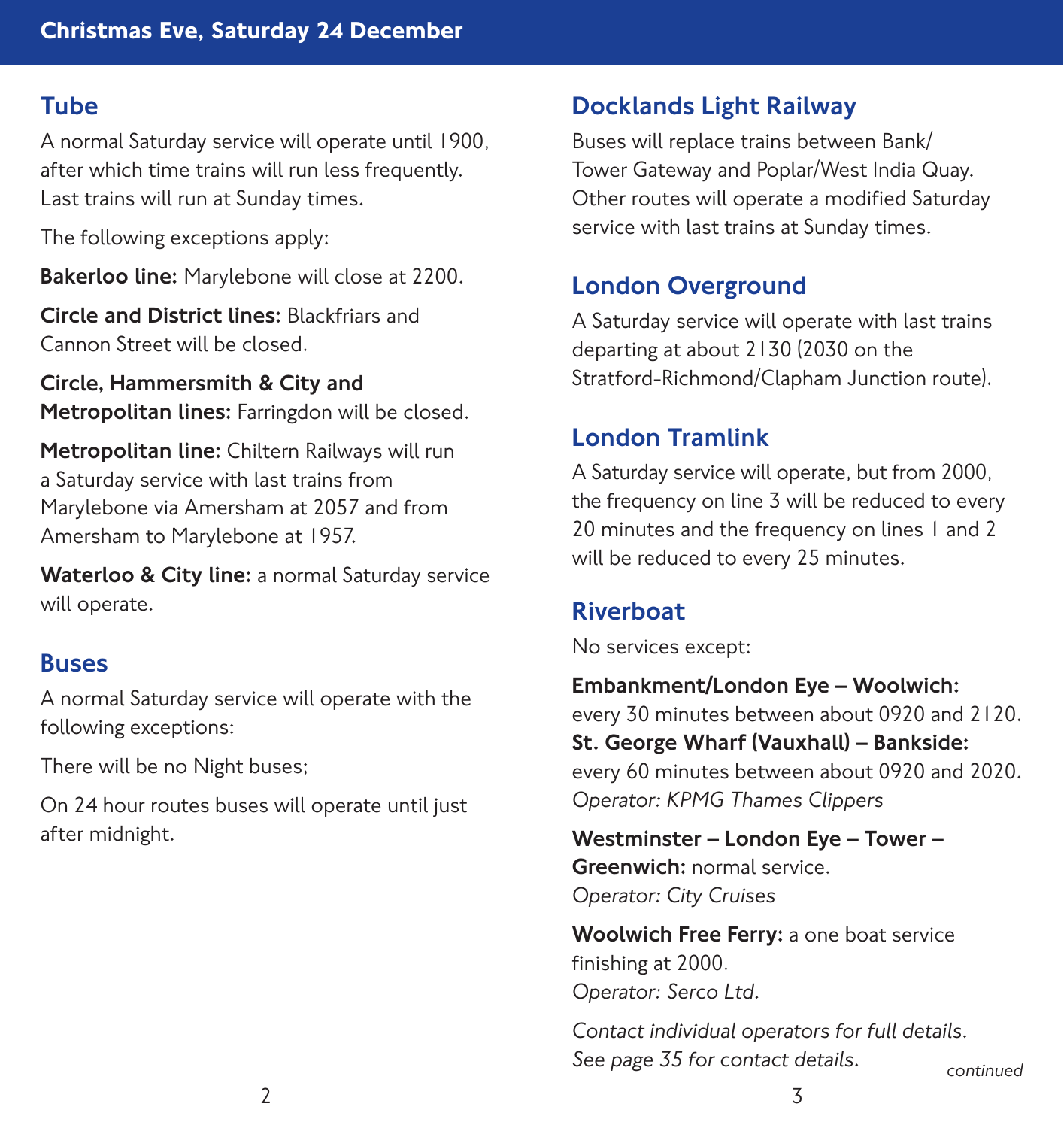# Victoria Coach Station

Many operators will reduce UK services from early evening, with last coaches departing around 2100.

Last international departures will be about midday.

Customers wishing to travel on Christmas Eve are strongly advised to book in advance. Certain overnight services to Scotland will operate.

# National Rail

Services will finish earlier than usual. For information about changes to services, visit nationalrail.co.uk/Christmas or call 08457 48 49 50.

#### Tube

No services. All stations closed.

#### **Buses**

There will be no daytime or Night buses operated by London Buses. However, there will be a few services operating, where special fares will apply. Travelcards, Saver tickets, Bus & Tram Passes and concessionary permits may not be valid on these services (for details please contact operators). These are as follows:

The Oxford Tube will operate a special service between Oxford and London Victoria until 1900, calling at Heathrow Airport Central bus station in both directions instead of Hillingdon station;

London General 847 between Heathrow Terminal 5 and Gatwick Airport calling at Heathrow Airport Central bus station only;

National Express Heathrow Hotel Hoppa routes;

5

Purple Parking – Park & Ride between Southall and Heathrow all Terminals will operate;

Tellings Golden Miller Heathrow Direct.

# Docklands Light Railway

No services. All stations closed.

# London Overground

No services. All stations closed.

# London Tramlink

No service.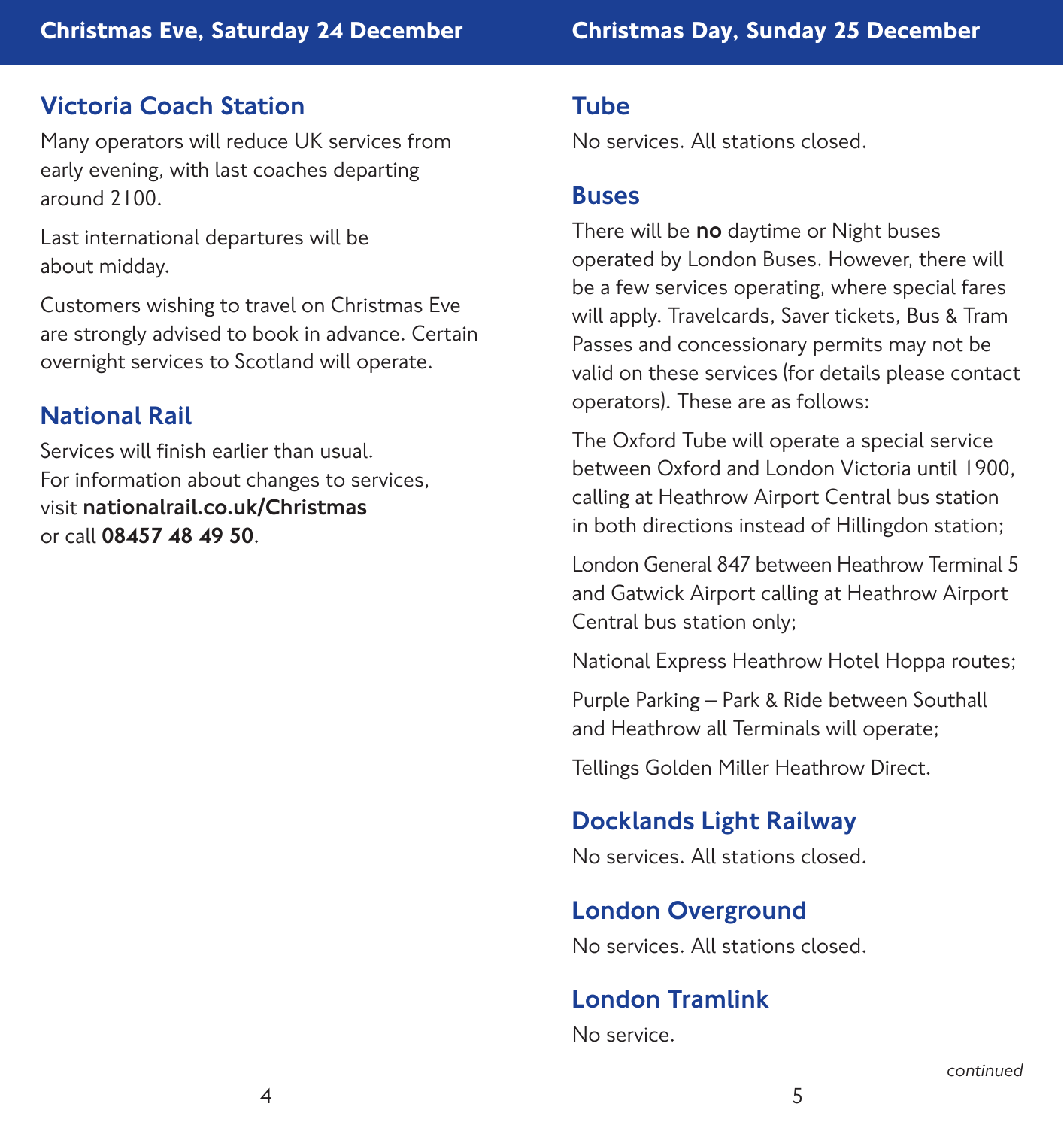### Riverboat

No services.

### Taxis

Licensed taxis (black cabs) offer an accessible service on Christmas Day (subject to local availability). Hail them in the street, pick them up at ranks or call One Number Taxi Bookings on 0871 871 8710. There is a £4 extra charge on Christmas Day.

# Minicabs and other private hire vehicles

Licensed minicabs and other private hire vehicles provide a service on Christmas Day (subject to local availability). All journeys must be booked through a licensed private hire operator. To find an operator near you, text CAB to 60835 (see page 36 for more information), visit tfl.gov.uk/findaride or call 0843 222 1234.

# National Rail

No services apart from replacement bus services operating on Gatwick Express and Heathrow Express.

For further information, call TrainTracker on 0871 200 49 50, available 24 hours a day, including Christmas Day.

#### Tube

From about 0830 a reduced service will operate on all lines with last trains at Sunday times with the following exceptions:

Bakerloo line: Marylebone and South Kenton will be closed.

Central line: there will be no service between Hainault and Woodford. Chigwell, Fairlop, Grange Hill and Roding Valley will be closed.

Circle line: Blackfriars, Cannon Street and Farringdon will be closed.

District line: there will be no service between Parsons Green and Wimbledon. A rail replacement bus service will operate. Blackfriars, Cannon Street, Kensington (Olympia) and Upminster Bridge will be closed.

Hammersmith & City line: Farringdon will be closed.

Metropolitan line: there will be no service between Baker Street and Aldgate (use Circle and Hammersmith & City lines instead).

No Chiltern Railways between Aylesbury and Marylebone.

Northern line: there will be no service between Camden Town and High Barnet/Mill Hill East. A rail replacement bus service will operate.

Piccadilly line: there will be no service between Rayners Lane and Uxbridge (use Metropolitan line instead). North Ealing will be closed.

7

Waterloo & City line: no service.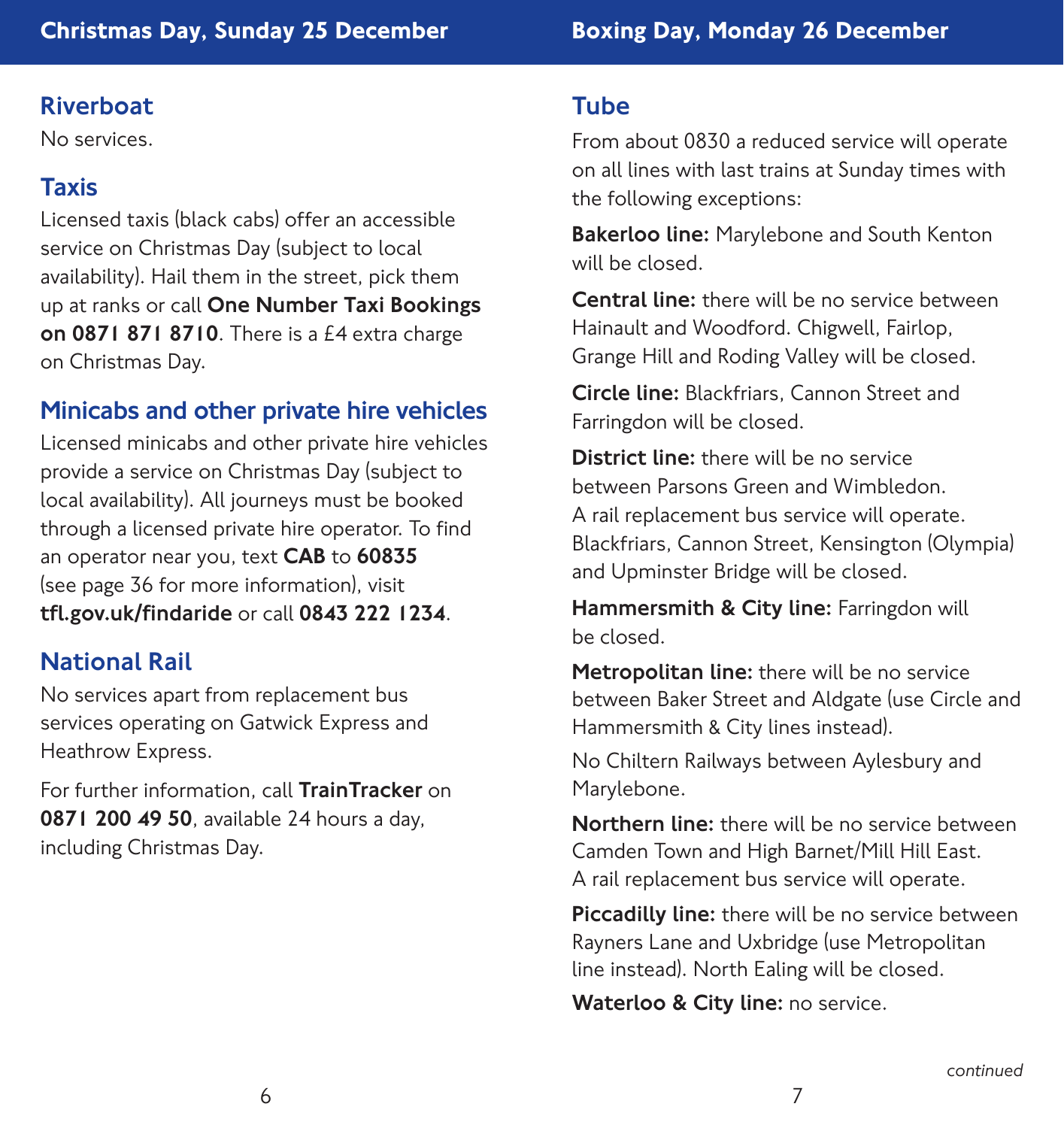#### **Buses**

From about 0830 a Sunday service will operate on all routes.

Additionally on routes 81, 90, 105, 111, 140, 203, 222, 285, 350, 423, 482, 490, A10, H25, H26, U3 and X26 a Sunday service will operate from about 0530 in order to serve Heathrow Airport.

There will be no service on route 84.

Other services will be operating, where special fares will apply. Travelcards, Saver tickets, Bus & Tram Passes and concessionary permits may not be valid on these services (for details please contact operators):

Abellio Surrey route 441 between Heathrow Airport and Englefield Green via Staines (Sunday service);

Arriva The Shires (Green Line) route 724 between Heathrow Airport and Harlow bus station;

Arriva The Shires (Green Line) route 757 between Victoria and Luton Airport;

First route 71 between Heathrow Terminal 5 and Slough via Staines and Windsor;

First route 78 between Heathrow Terminal 5 and Britwell via Slough;

Gatwick Flyer (pre-booked only) between places in north-east London and Gatwick or Stansted airports.

National Express Heathrow Hotel Hoppa routes;

National Express coach services including new route A3 (Victoria-Gatwick Airport); Route 701 (Heathrow-Woking) will not be running;

Oxford Espress route X90 between Oxford and London Victoria;

Oxford Tube between Oxford and London Victoria until 2100;

Purple Parking – Park & Ride between Southall and Heathrow all Terminals;

Snowdrop Travel route A60 (pre-bookable) between Earl's Court and Stansted Airport;

Terravision routes A50/A51 between Victoria and Stansted Airport via Liverpool Street;

Tourist bus services provided by The Big Bus Company, The Original Tour, Golden Tours, Premium Tours and See-London;

9

A Monday night service will operate on all 24 hour and Night bus routes.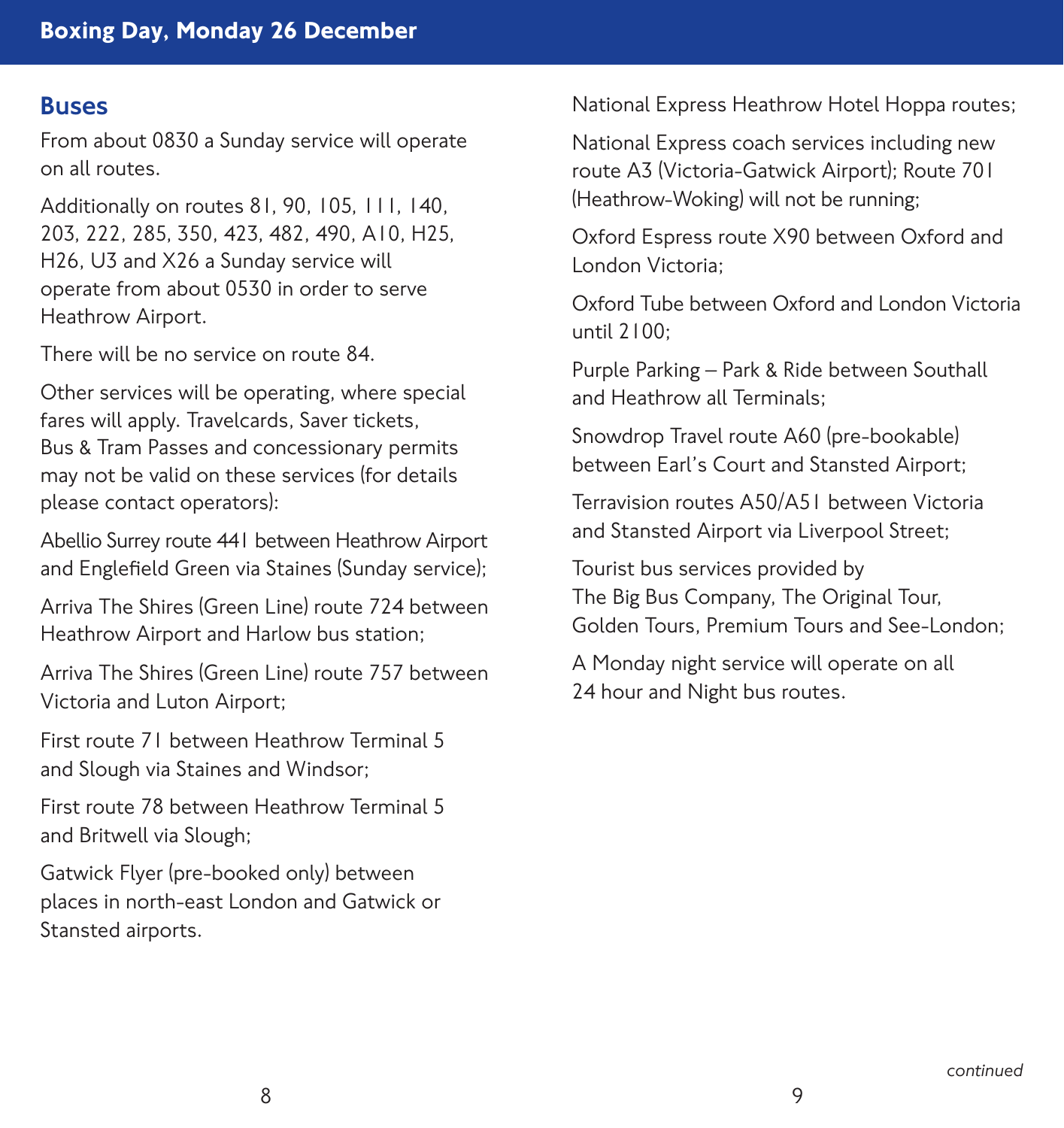#### **Bank Holiday, Tuesday 27 December**

# Docklands Light Railway

Buses will replace trains between Bank/ Tower Gateway and Poplar/West India Quay. On other routes, trains will run every 15 minutes between about 0830 and 2330.

# London Overground

No services.

# London Tramlink

A Sunday service will operate with the frequency increased between Wimbledon and East Croydon to every 7-8 minutes between 1000 and 1700.

# Riverboat

No services except:

Westminster – London Eye – Tower – Greenwich: normal service. *Operator: City Cruises*

*See page 35 for contact details.*

# National Rail

No train services apart from Gatwick Express and Stansted Express (between Tottenham Hale and Stansted Airport only) and some routes operated by Southern. Buses will replace Heathrow Express train services. For information about changes to services, visit nationalrail.co.uk/Christmas or call 08457 48 49 50.

#### Tube

A Saturday service will operate on all lines with the following exceptions:

Circle line: no service.

District line: there will be no service between Parsons Green and Wimbledon and between High Street Kensington and Edgware Road. A rail replacement bus service will run on the Wimbledon branch. Blackfriars and Cannon Street will be closed.

Hammersmith & City line: there will be no service between Baker Street and Hammersmith. A rail replacement bus service will operate. Farringdon will be closed.

Metropolitan line: Farringdon will be closed.

Northern line: there will be no service between Camden Town and High Barnet/Mill Hill East. A rail replacement bus service will operate.

Waterloo & City line: no service.

## **Buses**

A Sunday service will operate on day routes except on the following routes which will operate a Saturday service: 327, 346, 347, 352, 354, 359, 375, 377, 383, 385, 389, 398, 399, 404, 424, 434, 467, 470, 481, 485, 549, B12, H3, K4, K5, R2, R5, R7, R8, R10, S3, S4, U10, W10.

A Tuesday night service will operate on all 24 hour and Night bus routes.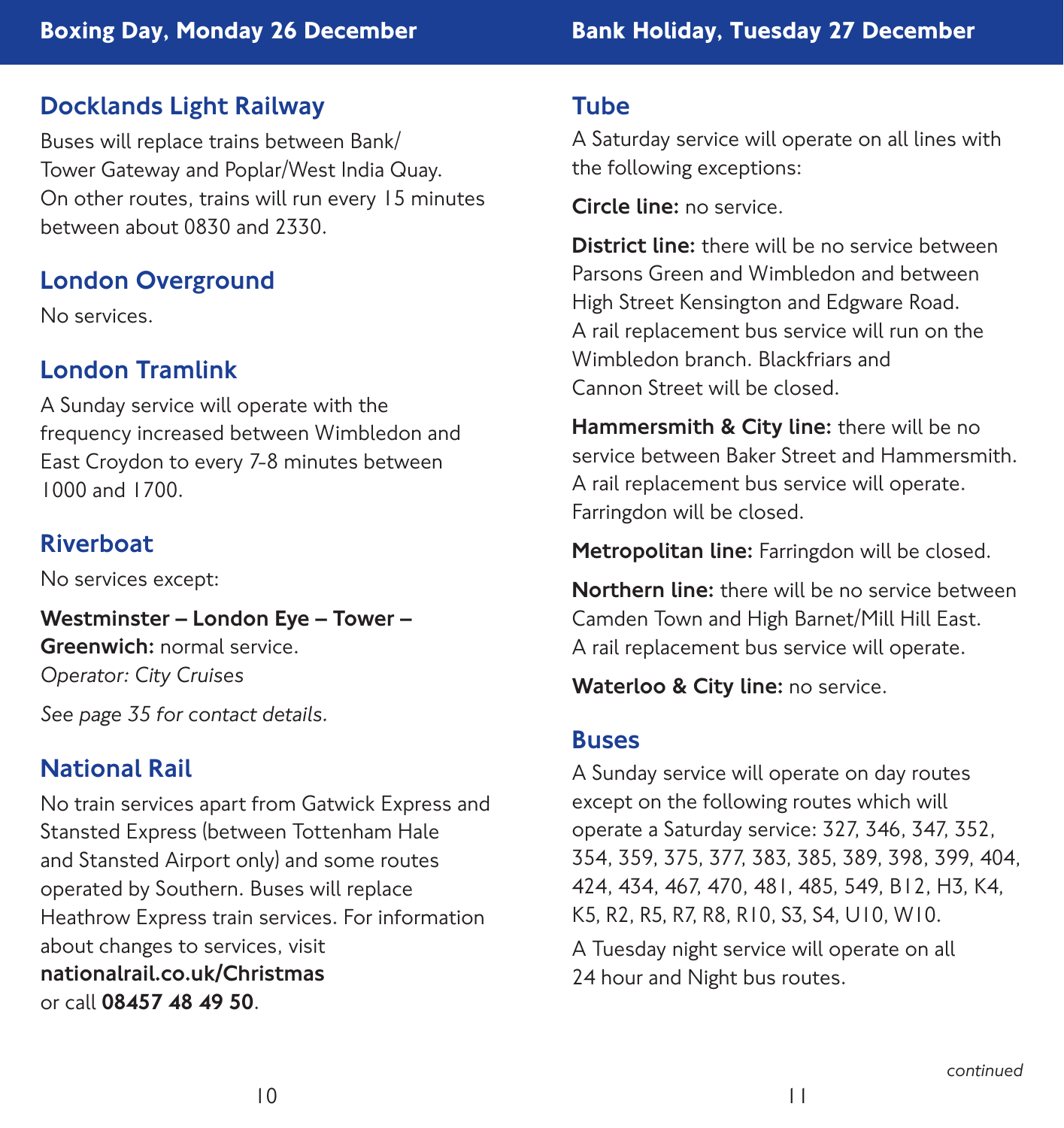## Docklands Light Railway

Buses will replace trains between Bank/ Tower Gateway and Poplar/West India Quay. Other routes will operate a modified Saturday service.

## London Overground

A Saturday service will operate.

## London Tramlink

A Sunday service will operate but with additional trams from 1000 until 1700 to provide a 7-8 minute frequency between Wimbledon and East Croydon.

## Riverboat

Normal services except:

Embankment/London Eye – Woolwich: every 30 minutes between about 0920 and 2400. Hilton Docklands – Canary Wharf Ferry: no service.

St. George Wharf (Vauxhall) – Bankside: every 60 minutes between about 0920 and 2020. *Operator: KPMG Thames Clippers*

Putney - Blackfriars: no service.

Woolwich Free Ferry: one boat service. *Operator: Serco Ltd.*

*Contact individual operators for full details. See page 35 for contact details.*

# National Rail

For information about changes to services, visit nationalrail.co.uk/Christmas or call 08457 48 49 50.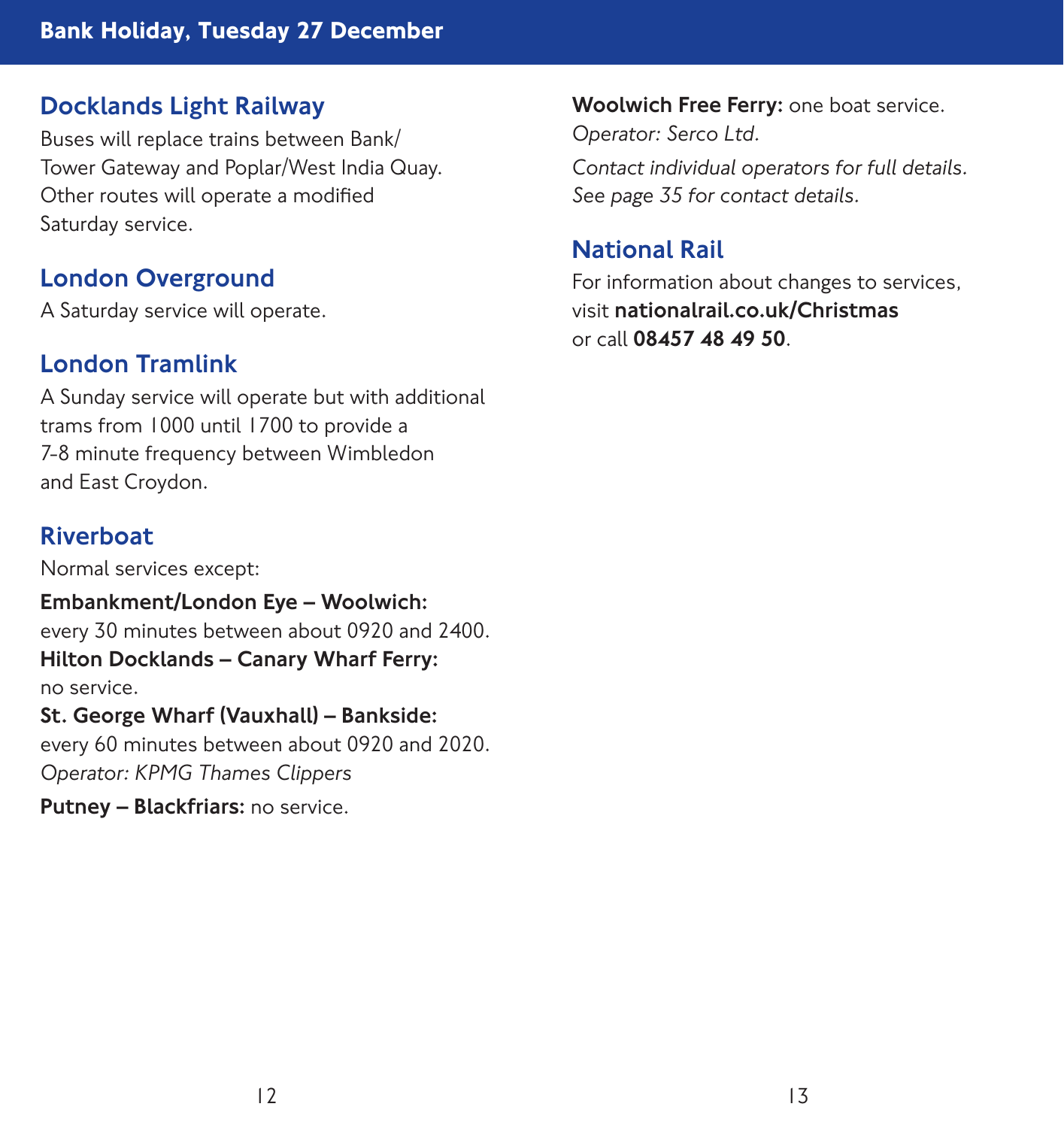#### Tube

A Saturday service will operate on all lines with the following exceptions:

Circle line: no service.

District line: there will be no service between High Street Kensington and Edgware Road. Blackfriars, Cannon Street and Kensington (Olympia) will be closed.

Hammersmith & City line: there will be no service between King's Cross St. Pancras and Hammersmith. A rail replacement bus service will run between Paddington and Hammersmith.

Metropolitan line: there will be no service between Baker Street and Aldgate. Chiltern Railways will operate a Saturday service with extra trains at peak times.

Northern line: there will be no service between Camden Town and High Barnet/Mill Hill East. A rail replacement bus service will operate.

Waterloo & City line: will run every 6 minutes with first and last trains at Monday to Friday times.

#### **Buses**

A Saturday service will operate with the following exceptions:

Route X68 will operate a normal Monday to Friday service;

On routes 507 and 521, a reduced Monday to Friday service will operate;

There will be no service on route 603;

Routes 941 and 953 will operate a normal Wednesday service;

A Wednesday night service will operate on all 24 hour and Night bus routes.

# Docklands Light Railway

Buses will replace trains between Tower Gateway and Poplar/West India Quay. The bus service will not serve Bank. Please use an alternative route. Other routes will operate a modified Monday to Friday service.

# London Overground

A Saturday service will operate.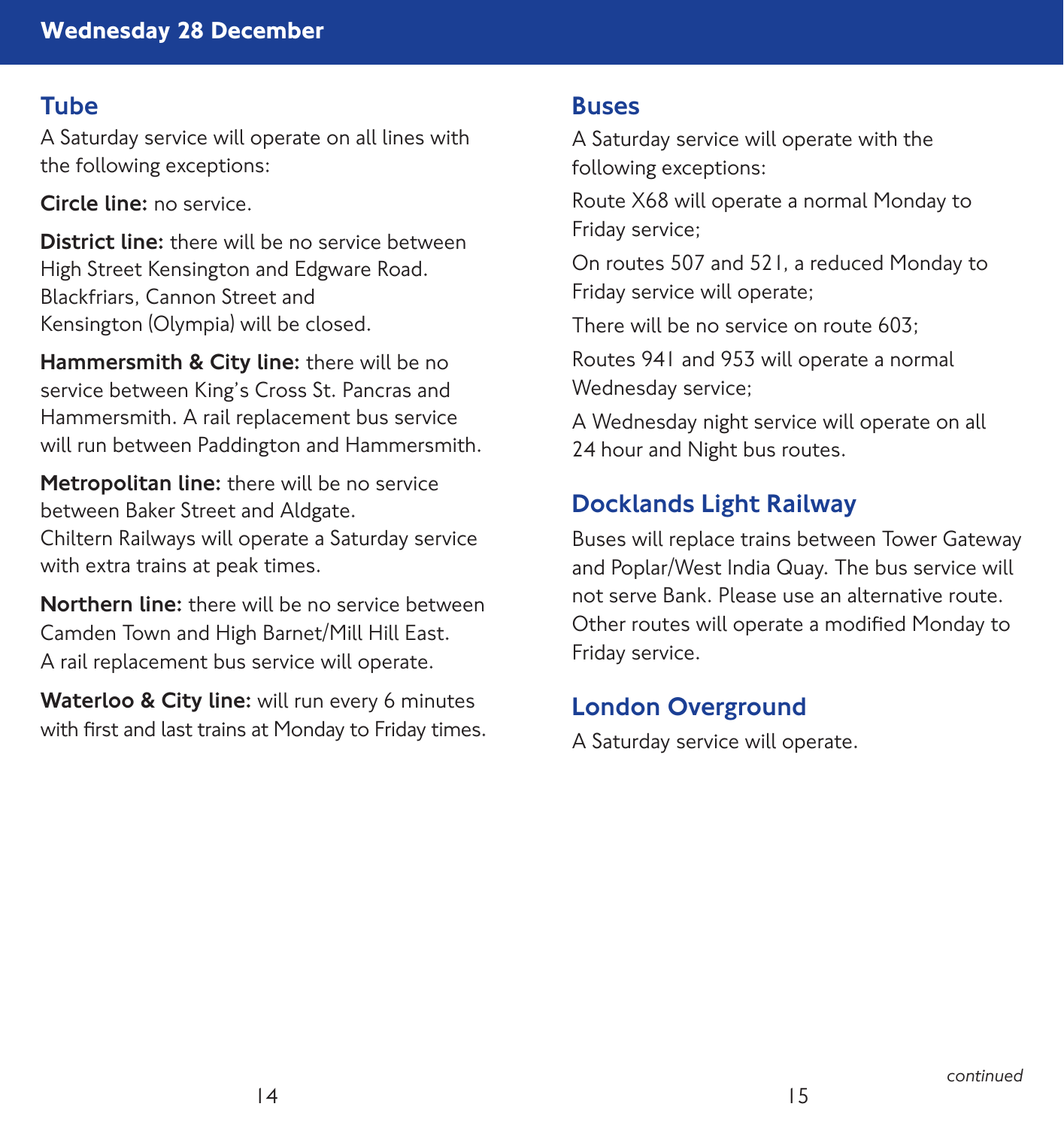#### **Thursday 29 December**

# London Tramlink

A Saturday service will operate.

# Riverboat

Normal services except:

Embankment/London Eye – Woolwich: every 30 minutes between about 0620 and 2400. St. George Wharf (Vauxhall) – Bankside: every 60 minutes between about 0700 and 2015. *Operator: KPMG Thames Clippers*

Woolwich Free Ferry: one boat service. *Operator: Serco Ltd.*

Putney – Blackfriars: no service.

*Contact individual operators for full details. See page 35 for contact details.*

# National Rail

For information about changes to services, visit nationalrail.co.uk/Christmas or call 08457 48 49 50.

#### Tube

A Saturday service will operate on all lines with the following exceptions:

Circle line: no service.

District line: there will be no service between High Street Kensington and Edgware Road. Blackfriars, Cannon Street and Kensington (Olympia) will be closed.

Hammersmith & City line: there will be no service between King's Cross St. Pancras and Hammersmith. A rail replacement bus service will run between Paddington and Hammersmith.

Metropolitan line: there will be no service between Baker Street and Aldgate. Chiltern Railways will operate a Saturday service with extra trains at peak times.

Northern line: there will be no service between Camden Town and High Barnet/Mill Hill East. A rail replacement bus service will operate.

Waterloo & City line: will run every 6 minutes with first and last trains at Monday to Friday times.

# Buses

A Saturday service will operate with the following exceptions:

Route X68 will operate a normal Monday to Friday service;

On routes 507 and 521, a reduced Monday to Friday service will operate;

There will be no service on route 603;

A Thursday night service will operate on 24 hour and Night bus routes.

*continued*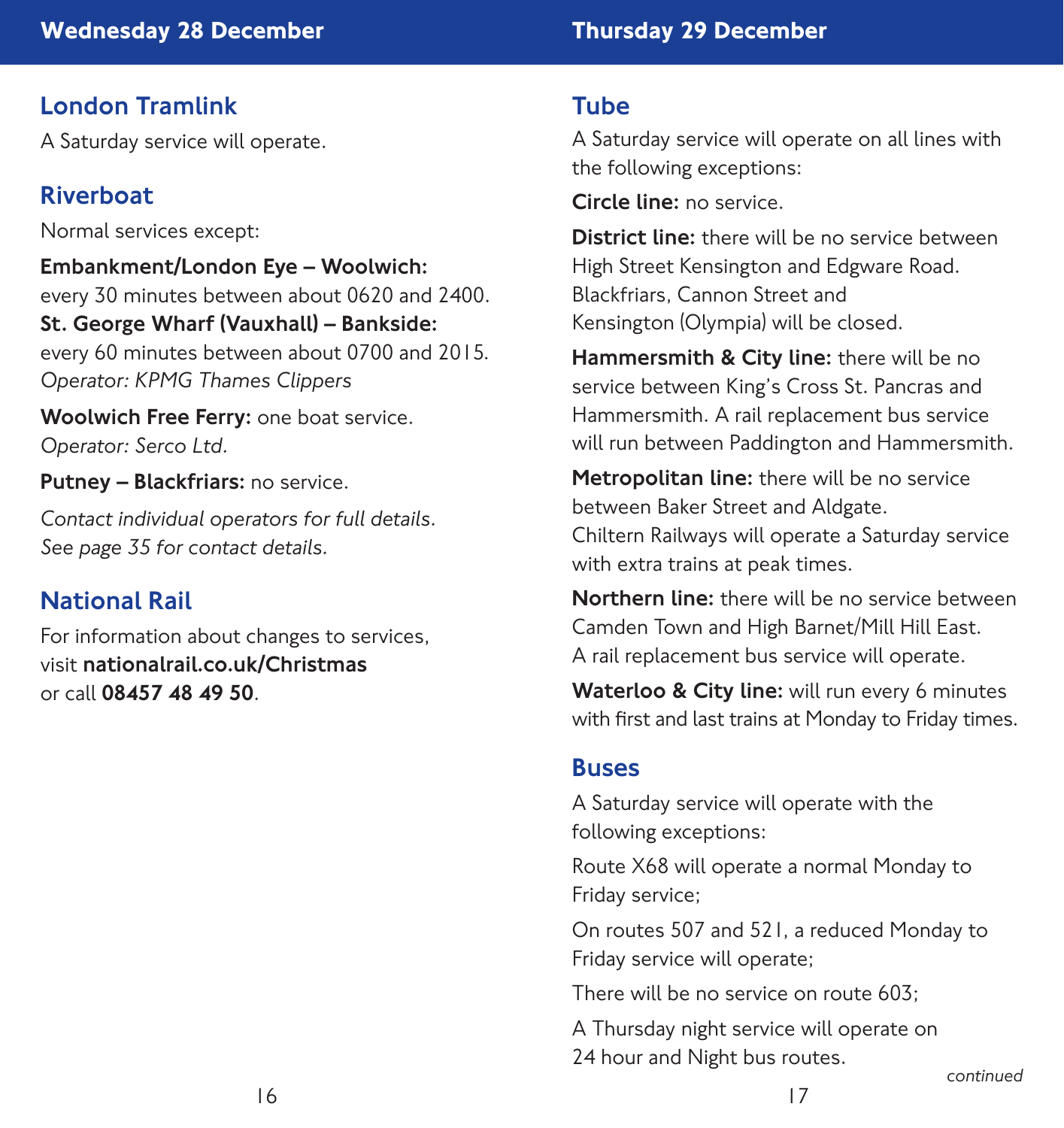#### **Friday 30 December**

# Docklands Light Railway

Buses will replace trains between Tower Gateway and Poplar/West India Quay. The bus service will not serve Bank. Please use an alternative route. Other routes will operate a modified Monday to Friday service.

# London Overground

A Saturday service will operate.

# London Tramlink

A Saturday service will operate.

# Riverboat

Normal services except:

Embankment/London Eye – Woolwich: every 30 minutes between about 0620 and 2400. St. George Wharf (Vauxhall) – Bankside: every 60 minutes between about 0700 and 2015. *Operator: KPMG Thames Clippers*

Woolwich Free Ferry: one boat service. *Operator: Serco Ltd.*

Putney - Blackfriars: no service.

*Contact individual operators for full details. See page 35 for contact details.*

# National Rail

For information about changes to services, visit nationalrail.co.uk/Christmas or call 08457 48 49 50.

#### Tube

A Saturday service will operate on all lines with the following exceptions:

Circle line: no service.

District line: there will be no service between High Street Kensington and Edgware Road. Blackfriars, Cannon Street and Kensington (Olympia) will be closed.

Hammersmith & City line: there will be no service between King's Cross St. Pancras and Hammersmith. A rail replacement bus service will run between Paddington and Hammersmith.

Metropolitan line: Chiltern Railways will run a Saturday service with extra peak hour trains;

Northern line: there will be no service between Camden Town and High Barnet/Mill Hill East. A rail replacement bus service will operate.

Waterloo & City line: will run every 6 minutes with first and last trains at Monday to Friday times.

## **Buses**

A Saturday service will operate with the following exceptions:

Route X68 will operate a normal Monday to Friday service;

On routes 507 and 521, a reduced Monday to Friday service will operate;

There will be no service on route 603;

Routes 931, 965 and 969 will operate a normal Friday service;

A Friday night service will operate on 24 hour and Night bus routes.

*continued*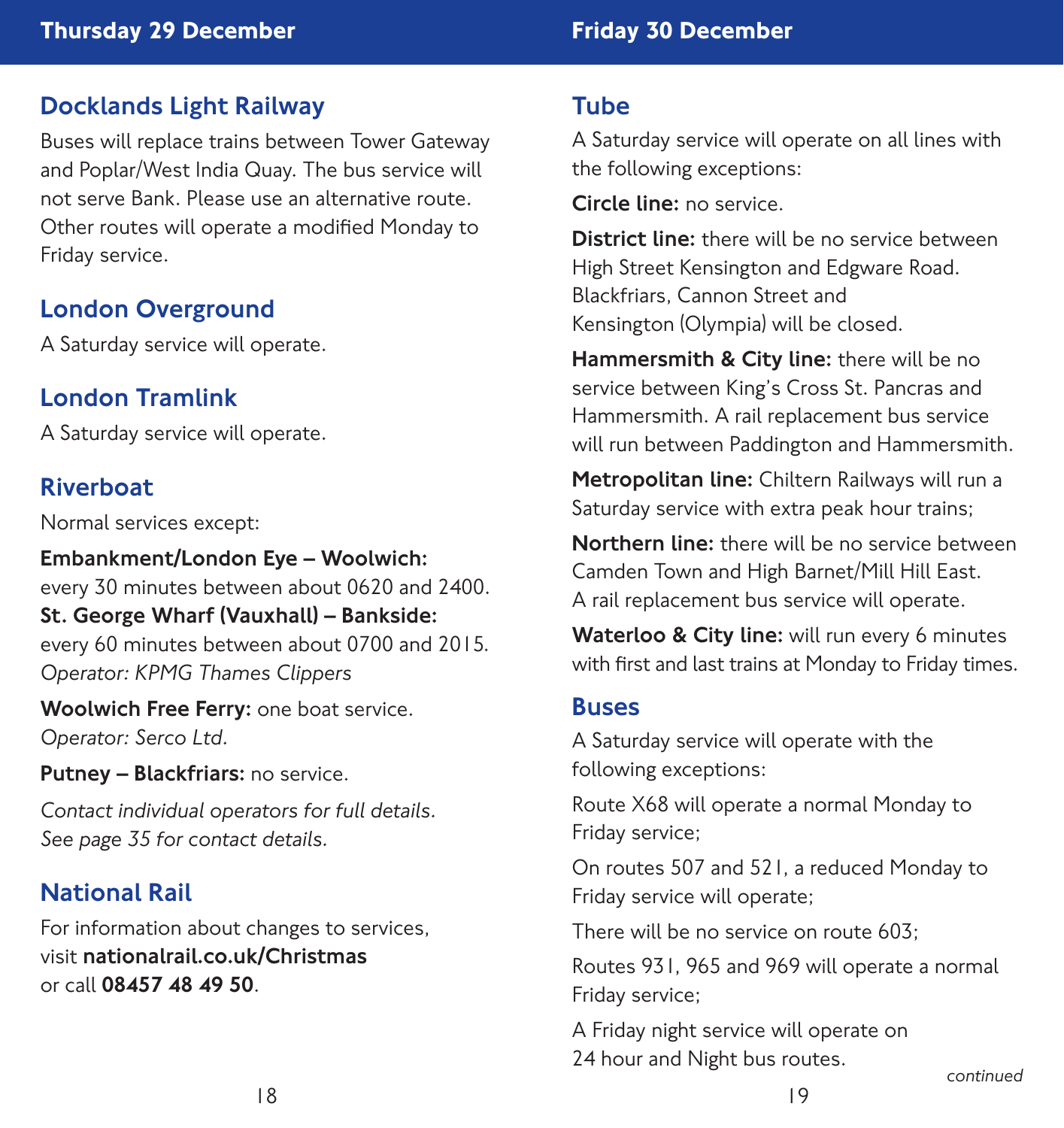#### Docklands Light Railway

Buses will replace trains between Tower Gateway and Poplar/West India Quay. The bus service will not serve Bank. Please use an alternative route. Other routes will operate a modified Monday to Friday service.

## London Overground

A Saturday service will operate.

# London Tramlink

A Saturday service will operate.

# Riverboat

Normal services except:

Embankment/London Eye – Woolwich: every 30 minutes between about 0620 and 2400. St. George Wharf (Vauxhall) – Bankside: every 60 minutes between about 0700 and 2015. *Operator: KPMG Thames Clippers*

Woolwich Free Ferry: one boat service. *Operator: Serco Ltd.*

Putney – Blackfriars: no service*.*

*Contact individual operators for full details. See page 35 for contact details.*

# National Rail

For information about changes to services, visit nationalrail.co.uk/Christmas or call 08457 48 49 50.

#### **General travel advice**

Tube, DLR, tram and selected National Rail services in Greater London will run all night on New Year's Eve. Night and 24 hour bus routes will run as normal. but there will be a reduction in bus services leaving central London from around 1700 to around 0300, because of road closures. There will be free travel on all journeys between 2345 and 0430 on the Tube, DLR, buses and trams. Free travel will apply on London Overground trains running after 2345 until last train times.

## Tube

First trains at Saturday times, then reduced Saturday services on all lines with trains running throughout the night. The following exceptions apply:

Circle and District lines: Blackfriars and Cannon Street will be closed;

District line: no service between Earl's Court and Kensington (Olympia);

Hammersmith & City line: there will be no service before 1300 (use Circle and District lines instead);

Metropolitan line: Chiltern Railways will run a Saturday service with extra late night trains;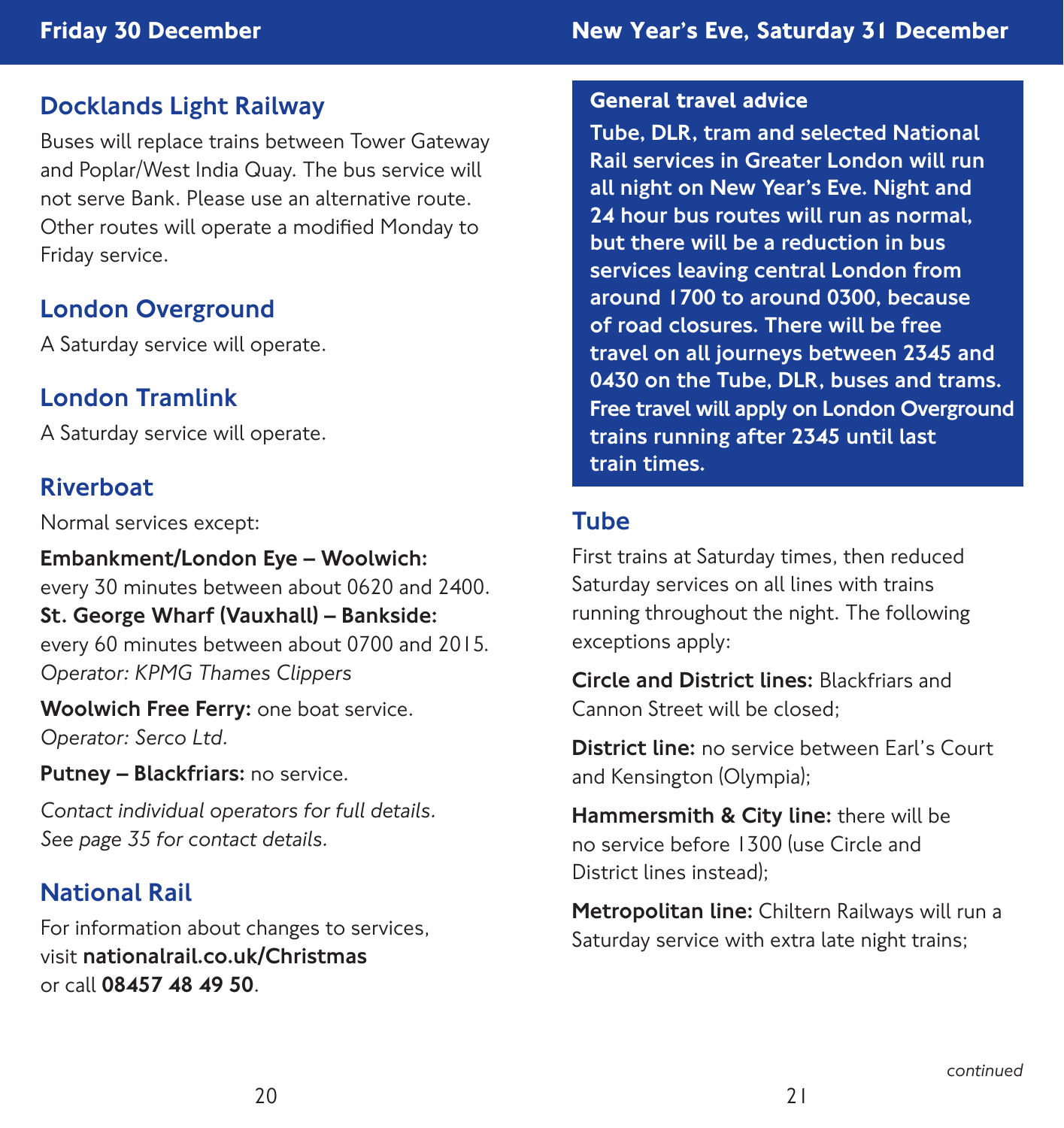Piccadilly line: there will be no service between Rayners Lane and Uxbridge (use Metropolitan line instead);

Waterloo & City line: normal Saturday service.

#### Station closures

All stations served by the Tube will be open throughout New Year's night with the following exceptions:

Blackfriars (closed throughout)

Cannon Street (closed throughout)

Charing Cross (exit only from 2345, reopening by 0300)

Covent Garden (exit only from 1900, reopening by 0300)

Embankment (closed 2330, reopening by 0015)

Heathrow Terminal 4 (closed 0009-0537)

Kensington (Olympia) (closed throughout)

Lambeth North (closed 2330, reopening by 0300)

Leicester Square (open for interchange and exit only between 2000 and 0015; open before/after these times)

Russell Square (exit only from 2230, reopening by 0300)

Westminster (open for interchange and exit only after 2130, closed 2200, reopening by 0200)

Wood Green (closed 2230-0700)

#### **Buses**

A normal Saturday service will operate with the following exceptions:

Route 388 will operate between Liverpool Street and Hackney Wick only after 1600 due to road closures.

From about 1700, buses will be progressively withdrawn from central London as roads are closed. Route 507 will not operate after 1900 due to road closures.

A Saturday night service will operate on 24 hour and Night bus routes, subject to road closures in central London. All buses will return to their normal routeing as roads are reopened after about 0300.

During the closure buses will run from the following key points (see map on pages 41-43):

Green Park station 9, 14\*, 19 (towards Battersea Bridge), 22, N9, N19 (towards Clapham Junction), N22, N97

Holborn station 4, 8, 15, 19 (towards) Finsbury Park), 25\*, 26, 38, 55, 76, 91, 168, 242\*, 243\*, 341\*, N8, N15, N19 (towards Finsbury Park), N26, N35, N38, N41, N55, N76, N91, N550, N551

Hyde Park Corner 2, 9, 10\*, 14\*, 16, 19 (towards Battersea Bridge), 22, 36\*, 52, 73†, 74, 82, 88\*, 137, 148\*, 414, 436, N9, N16, N19 (towards Clapham Junction), N22, N52, N74, N97, N137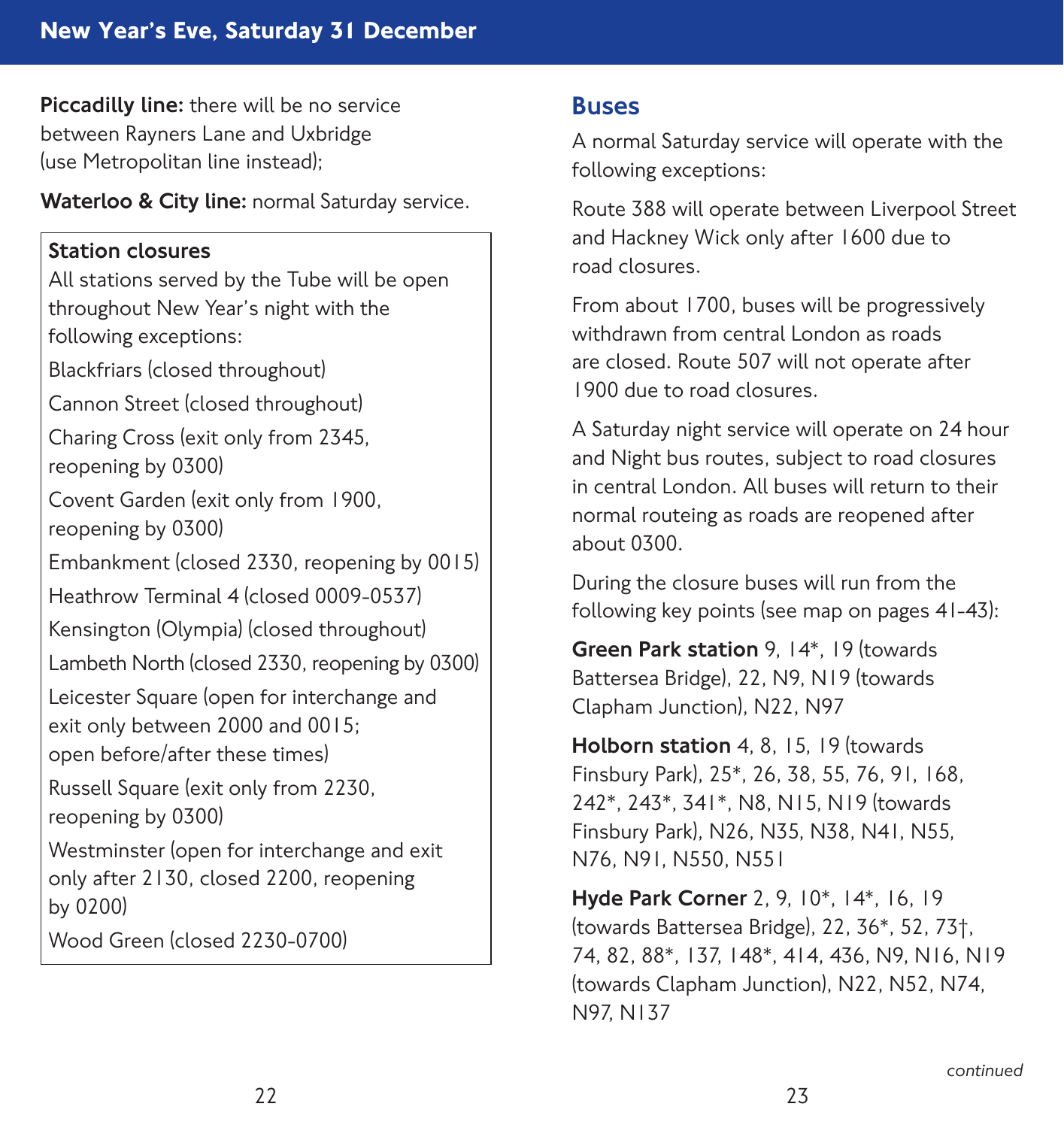#### Imperial War Museum 3, 59, 159\*, N3, N109

Marble Arch 2, 6\*, 7, 10\*, 16, 23\*, 30, 36\*, 73†, 74, 82, 88\*, 94\*, 98, 113†, 137, 148\*, 189\*, 274\*, 390\*, 414, 436, N7, N8, N16, N74, N98, N137, N207

Oxford Circus 6\*, 7, 10\*, 13, 23\*, 73†, 88\*, 94\*, 98, 139\*, 390\*, C2\*, N7, N13, N18, N98, N207

St. George's Circus 1, 12\*, 45, 53\*, 63, 68, 171, 172, 176\*, 188\*, 381, 453\*, N1, N21, N47, N63, N68, N89, N155, N171, N343, N381, RV1

#### Tottenham Court Road (Goodge Street

station) 24\* (towards Hampstead Heath), 29, 134\*, N5, N20, N29, N73, N253, N279

Vauxhall 2, 36\*, 77, 87, 88\*, 156, 185†, 196, 344, 360, 436†, N2, N87, N136

Victoria 2, 11, 16, 24\* (towards Pimlico), 36\*, 44, 52, 73†, 82, 88\*, 148\*, 170, 185†, 211, 436†, C1, C10†, N2, N11, N16, N44, N52, N136

\* 24 hour routes which run all night

† Day bus routes will operate 24 hours for New Year's Eve 2011 only

N-prefix routes will start running from about 0030

All other routes will stop running by about 0045

Outside central London all 24 hour bus routes will run as usual and in addition, the following day bus routes will continue to operate throughout the night to connect with National Rail and Underground and Tramlink services:

5, 51, 66, 73 (Victoria – Newington Green), 92, 96, 97, 103, 109, 113, 114, 116, 120, 121, 123, 133 (Elephant & Castle – Streatham), 135, 145, 154, 157, 161, 163, 164, 169, 174, 178, 183, 185, 207, 208, 209, 210, 217, 221, 222, 229, 248, 252, 261, 262, 269, 275, 314, 319, 340, 358, 412, 422, 432, 436 (Victoria – Lewisham), 444, C10, E1, E7, H12, H37, U3, U4, W3, W7.

#### Docklands Light Railway

Buses will replace trains between Bank/ Tower Gateway and Poplar/West India Quay. A modified Saturday service will operate on other routes, reducing to every 15 minutes overnight after 0100.

#### London Overground

A Saturday service will operate finishing at normal last train times, except on the Highbury & Islington – West Croydon route where trains will run every 15 minutes until 0139 from West Croydon and 0220 from Highbury & Islington. Last trains to/from New Cross and Crystal Palace will be at normal Saturday times.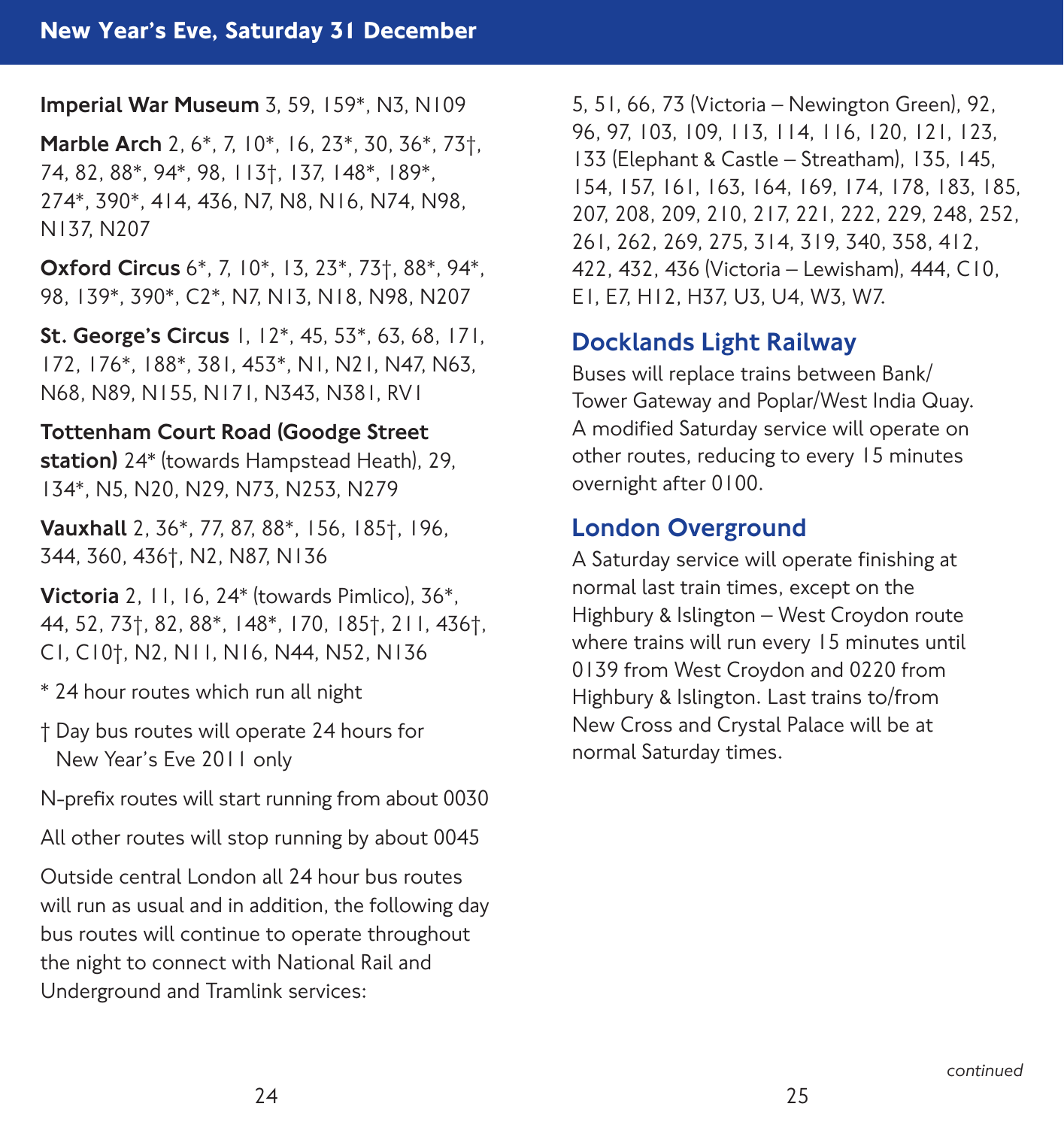## London Tramlink

A Saturday service will operate.

A limited service will run through New Year's night into Sunday morning;

Wimbledon – New Addington every 30 minutes;

Wimbledon – Beckenham Junction every 30 minutes (Elmers End will not be served overnight).

# **Riverboat**

Normal services except:

Embankment/London Eye – Woolwich: every 30 minutes from about 0920. London Eye not served after 1500. Last boat from Embankment at 1920.

St. George Wharf (Vauxhall) – Bankside: every 60 minutes between about 0920 and 2020. *Operator: KPMG Thames Clippers*

Woolwich Free Ferry: one boat service. *Operator: Serco Ltd.*

*Contact individual operators for full details. See page 35 for contact details.*

# Victoria Coach Station

Many operators will be running a revised service. Please refer to the individual coach operator's timetable.

*Contact details can be found on page 35.*

# National Rail

Services on most routes will operate to modified timetables. Some routes will have additional late night departures and a limited number of routes will operate until about 0500. Normal fares will apply on most routes so customers must have a valid ticket to travel.

Check your last train times before you travel. Visit nationalrail.co.uk/Christmas or call 08457 48 49 50.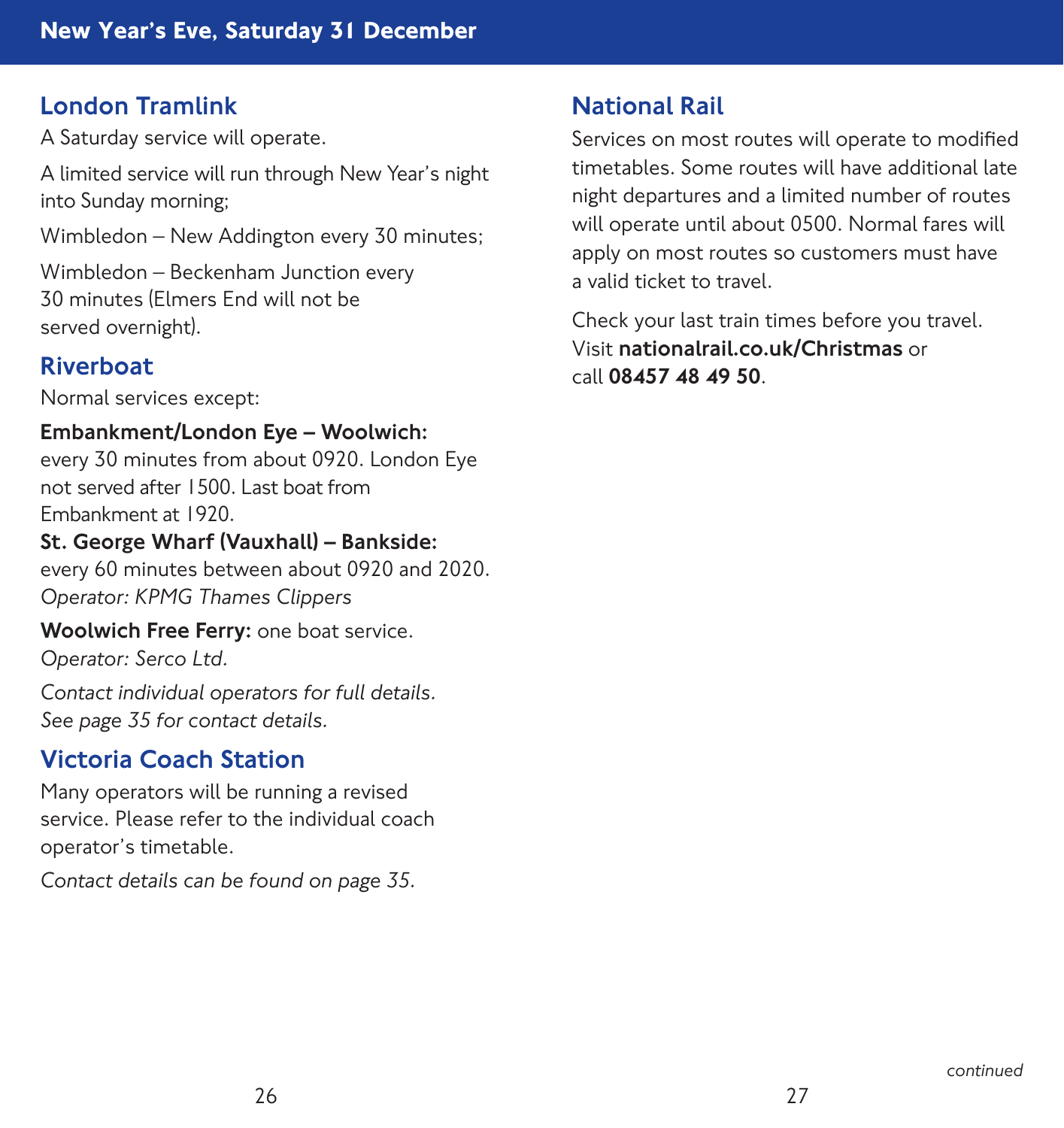#### Travel advice

If you decide to travel on New Year's Eve:

- Plan your return journey before you leave home.
- Remember travelling back may be easier from another station or bus stop, so check the options for your return journey before you go.
- Listen out for news of any changes to your journey or to arrangements for the fireworks display.
- It will be necessary for certain stations to close temporarily to avoid these becoming overcrowded – be prepared to queue for a long time.
- Be aware that some stations will be 'exit only' and you may not be able to return the same way you arrived.
- If using Embankment station you will only be able to leave via Villiers Street. Follow directions from the police and stewards outside Embankment station.
- From 2000 until 0100, access to Westminster Bridge will be from south of the river only.
- Pedestrians will not be able to access Golden Jubilee Bridges after 2000. Access across the bridges will be reinstated from around 0030, or when the majority of the crowds have dispersed.
- Allow plenty of time to travel to the fireworks display because the viewing areas fill up early in the evening and latecomers will not be able to see the show.
- Don't forget there are many local events to consider which may make your journey easier.

### Safety advice

New Year's Eve is all about fun and celebration and we want you to have a great time. The British Transport Police will be patrolling trains and stations to help ensure a safe and enjoyable event.

Please remember:

- Crowds attending the fireworks display make the event unsuitable for buggies.
- Be alert for any unattended bags or suspect packages. If you see something that looks suspicious, please contact a Police Officer, event steward or a member of Transport for London staff.
- Pickpockets operate in large crowds so keep your valuables well-hidden – or leave them at home.
- Lost property can cause a security alert which could disrupt your night. Keep your possessions with you at all times – particularly while travelling.
- Meeting up with friends is easiest and safest before you set out. Large crowds make stations an unsuitable meeting place.
- Please drink responsibly, and bring all New Year cheer in plastic bottles or cans. No glass please! Please remember drinking alcohol or carrying open containers of alcohol is banned on Tube, bus, DLR, London Overground and tram services.
- Finally, if you need the toilets or first aid facilities in the area of the fireworks, please ask a member of staff.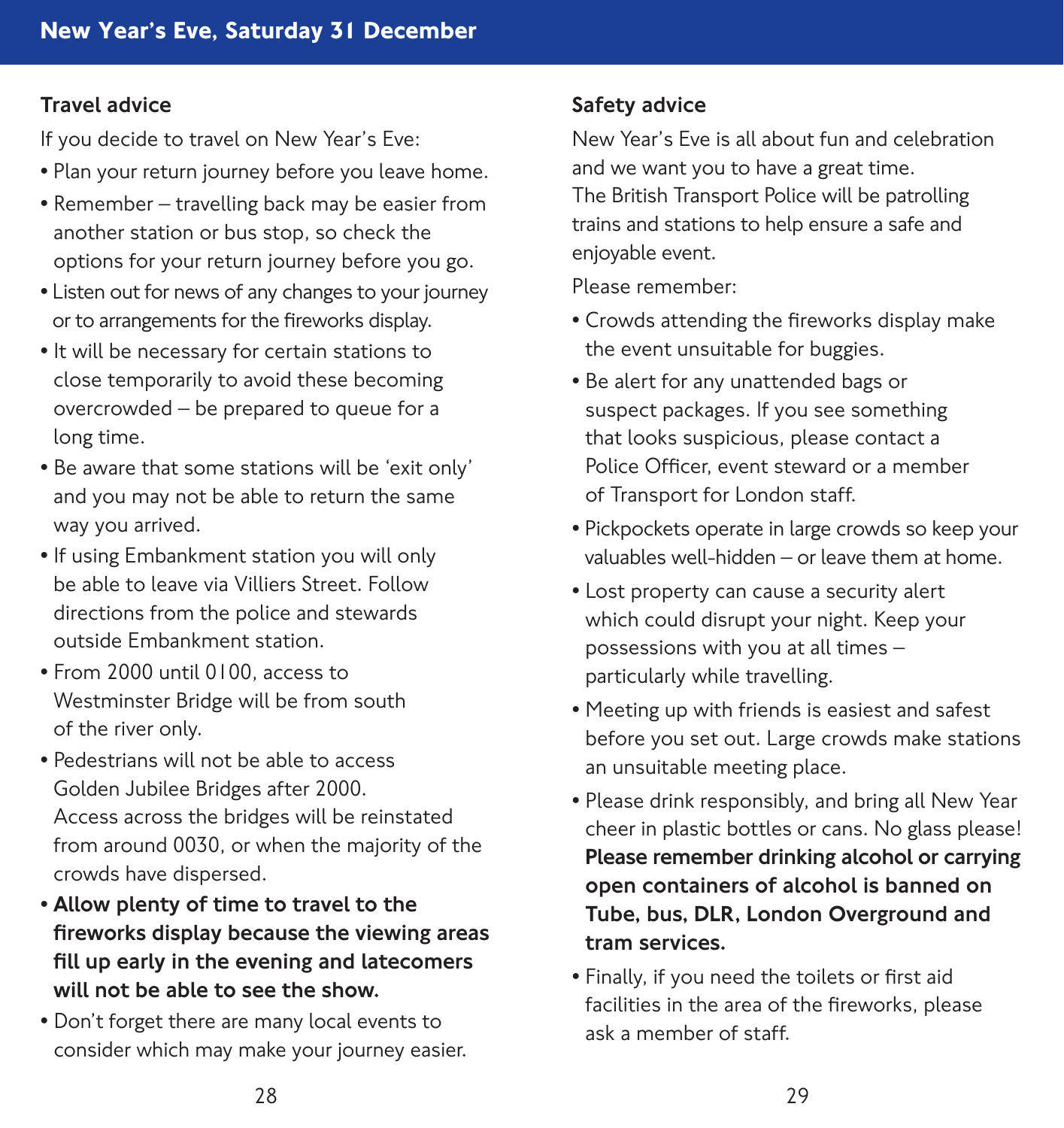#### Tube

A reduced train service will operate between 0500 and 1100, every 15-20 minutes in the central area and every 30 minutes on the branches.

For the rest of the day a reduced service will operate with last trains at Sunday times. The following exceptions apply:

Circle and District lines: Blackfriars and Cannon Street will be closed;

District line: there will be no service between Earl's Court and Kensington (Olympia);

Metropolitan line: there will be no service between Baker Street and Aldgate between 0430 and 1030;

Piccadilly line: there will be no service between Rayners Lane and Uxbridge (use Metropolitan line instead);

Waterloo & City line: no service.

#### **Buses**

A normal Sunday service will operate on day routes.

A normal Sunday night service will operate on all 24 hour and Night bus routes.

## Docklands Light Railway

Buses will replace trains between Bank/ Tower Gateway and Poplar/West India Quay. On other routes, trains will operate every 15 minutes until 1200 and then every 10 minutes until about 2330.

#### London Overground

A normal Sunday service will operate.

At Clapham Junction, trains will run from platform 17 with a slight change to train times.

### London Tramlink

A normal Sunday service will operate following on from the overnight service.

#### Riverboat

No services except:

Embankment/London Eye – Woolwich: every 30 minutes between about 0920 and 2400. Hilton Docklands – Canary Wharf Ferry: will run between 0900 and 2200.

St. George Wharf (Vauxhall) – Bankside: every 60 minutes between about 0920 and 2020. *Operator: KPMG Thames Clippers*

Westminster – London Eye – Tower – Greenwich: normal service. *Operator: City Cruises*

*Contact individual operators for full details. See page 35 for contact details.*

# National Rail

For information about changes to services, visit nationalrail.co.uk/Christmas or call 08457 48 49 50.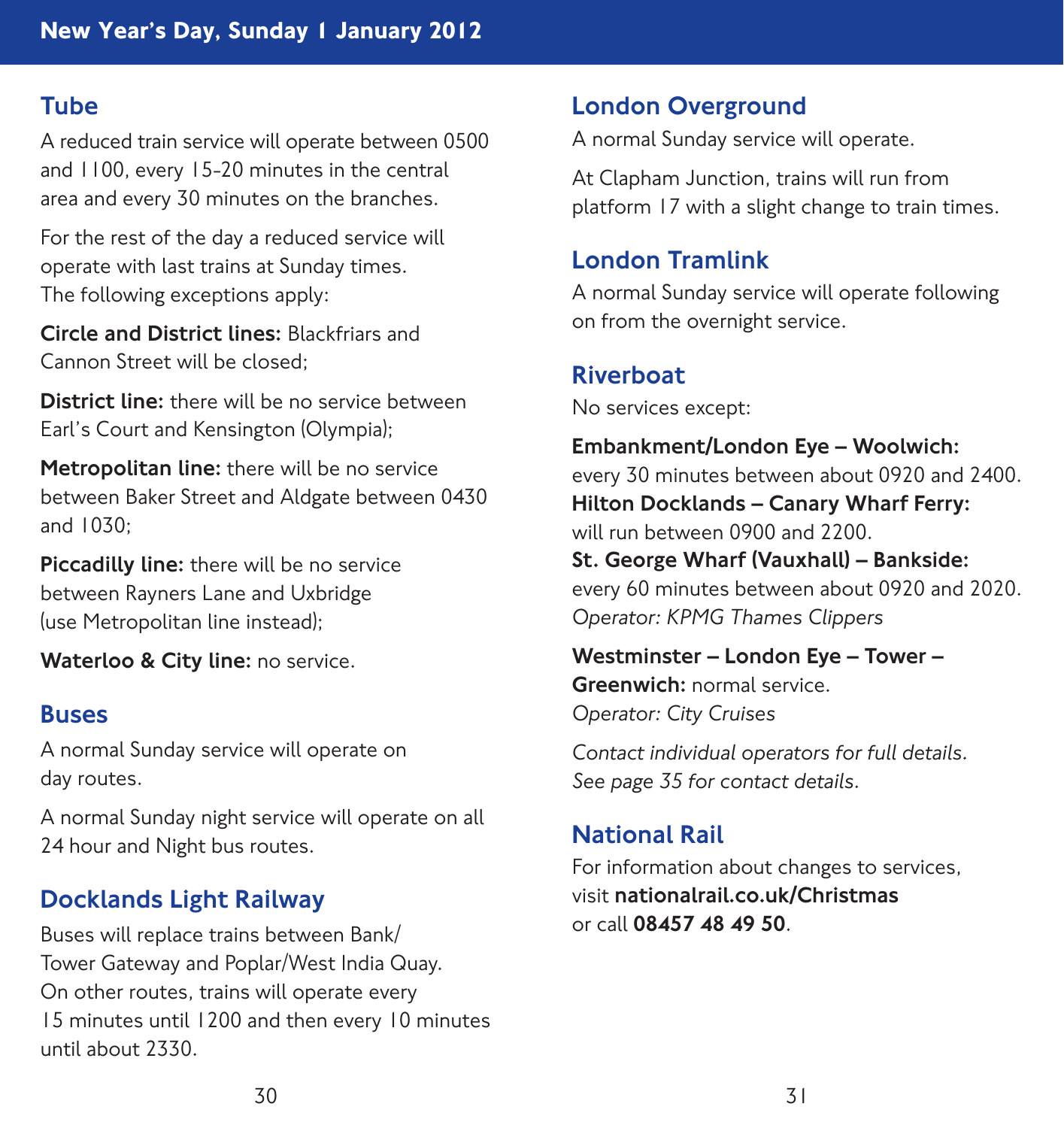#### **Tube**

A Saturday service will operate on all lines except the following:

Circle and District lines: Blackfriars and Cannon Street will be closed.

Waterloo & City line: no service.

#### **Buses**

A Sunday service will operate on day routes with the following exception:

Route 965 will operate a normal Monday service.

A Monday night service will operate on all 24 hour and Night bus routes.

# Docklands Light Railway

Buses will replace trains between Bank/ Tower Gateway and Poplar/West India Quay. Other routes will operate a modified Saturday service.

# London Overground

A Saturday service will operate.

At Clapham Junction, trains will run from platform 17 with a slight change to train times.

# London Tramlink

A Sunday service will operate.

# Riverboat

Normal services except:

Embankment/London Eye – Woolwich: every 30 minutes between about 0920 and 2400. Hilton Docklands – Canary Wharf Ferry: will run between 0900 and 2200. St. George Wharf (Vauxhall) – Bankside: every 60 minutes between about 0920 and 2020. *Operator: KPMG Thames Clippers*

Putney – Blackfriars: no service

*Contact individual operators for full details. See page 35 for contact details.*

# National Rail

For information about changes to services, visit nationalrail.co.uk/Christmas or call 08457 48 49 50.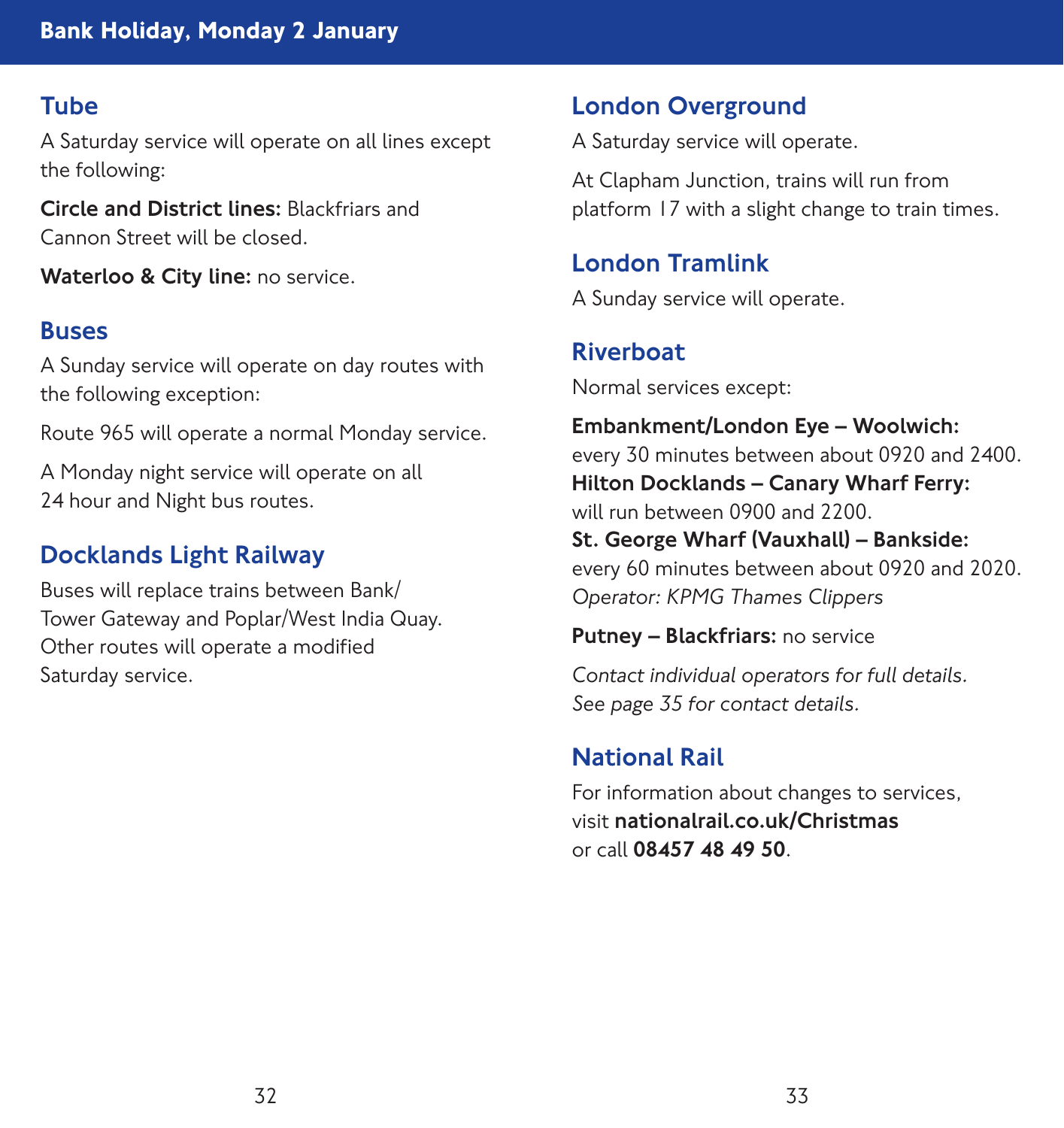Victoria Coach Station is always very busy at Christmas and we want to continue to offer you the best possible service. On most services you require a reserved seat to travel, so please book your tickets as early as you can, particularly if you want to travel on Christmas Eve.

Ticket Office opening hours:

Christmas Eve – 0700-2100.

Christmas Day – Closed.

Boxing Day – 0800-2200.

27 December – 0800-2200.

28, 29 and 30 December – 0700-2200. New Year's Eve – 0700-2100.

New Year's Day – 0800-2100.

Remember, there are always some alterations to coach services over the holiday with reduced levels of operation after 1900 on Christmas Eve, Boxing Day, New Year's Eve and New Year's Day. On Christmas Day, only Megabus will run from Victoria Coach Station, operating a reduced service.

For full details of services please contact the relevant operator. Contact numbers are listed on the next page.

#### Coach operator contacts:

Ecolines (Lithuania and Latvia services) 00371 721 4512 (international call) Eurolines (European services) 08717 818181 First Glasgow (Scotland services) 0141 423 6600 Gosia Travel (Poland services) 020 8767 5551 Green Line (UK services) 0844 801 7261 Greyhound (UK services) 0900 096 0000 Megabus (UK services) 0871 266 3333 National Express (UK services) 08717 818181 Oxford Espress (Oxford services) 01865 785 400 Oxford Tube (Oxford services) 01865 772 250 Polonia (Poland services) 020 7730 6872 Sindbad (Poland services) 0870 850 2054

#### Riverboat contacts:

City Cruises – 020 7740 0400 www.citycruises.com KPMG Thames Clippers – 020 7001 2200 www.thamesclippers.com Woolwich Free Ferry – 020 8853 9400 tfl.gov.uk/river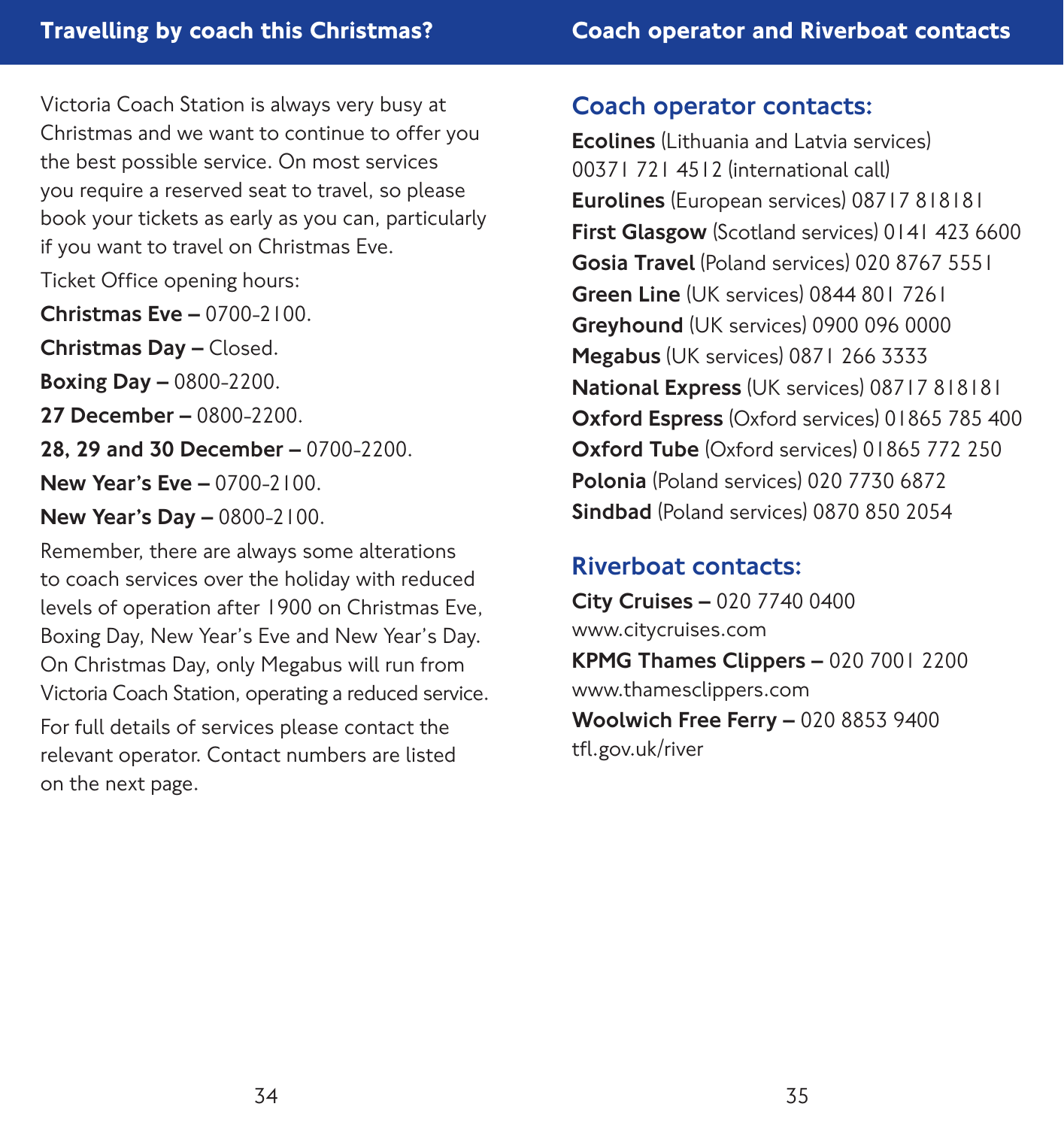London's famous licensed taxis (black cabs) offer a safe, accessible service throughout the year, operating 24 hours a day (subject to local availability). Hail them in the street, pick them up at ranks across London, or call One Number Taxi Bookings on 0871 871 8710. All taxis have wheelchair ramps and most have a number of other features to make access easier. Fares are metered and displayed in every vehicle.

There is a £4 extra charge for journeys between 2000 on 24 December and 0600 on 27 December or between 2000 on 31 December and 0600 on 2 January.

Minicabs and other private hire vehicles provide an extensive service over Christmas and the New Year, operating 24 hours a day (some operators may have seasonal opening hours and services are subject to local availability). All journeys must be booked through a licensed private hire operator.

To find a licensed minicab or private hire operator near you, visit tfl.gov.uk/findaride or text CAB to 60835 and we'll use GPS to text your three nearest cab numbers. Text charged at 35p per enquiry plus standard text message rate. Roaming rates apply to overseas networks. Customers on 3 and overseas networks should check with their network provider. See **tfl.gov.uk/cabwise** for further details. Please remember to ask for a quote or an

estimate before you confirm your booking. You can confirm whether an operator is licensed by calling 0843 222 1234 or visiting tfl.gov.uk/tph

#### Take care over the festive period

Know what you're getting into. Always use a licensed taxi (black cab) or book your minicab through a licensed operator.

If your minicab is not booked then it is not legal and not safe. Remember when using minicabs always book your vehicle with a licensed operator by phone, email or in an office, make sure the driver can confirm your name and destination and check the driver's ID and sit in the back and carry a mobile phone in case of emergency.

Booking your minicab means your trip will be carried out by a licensed, insured driver in a licensed, insured vehicle. It also means that a record is kept of your journey, your driver and the vehicle used so, in the event of any problems, the driver can be traced.

Don't risk taking an illegal cab.

Visit tfl.gov.uk/traveltools for more information.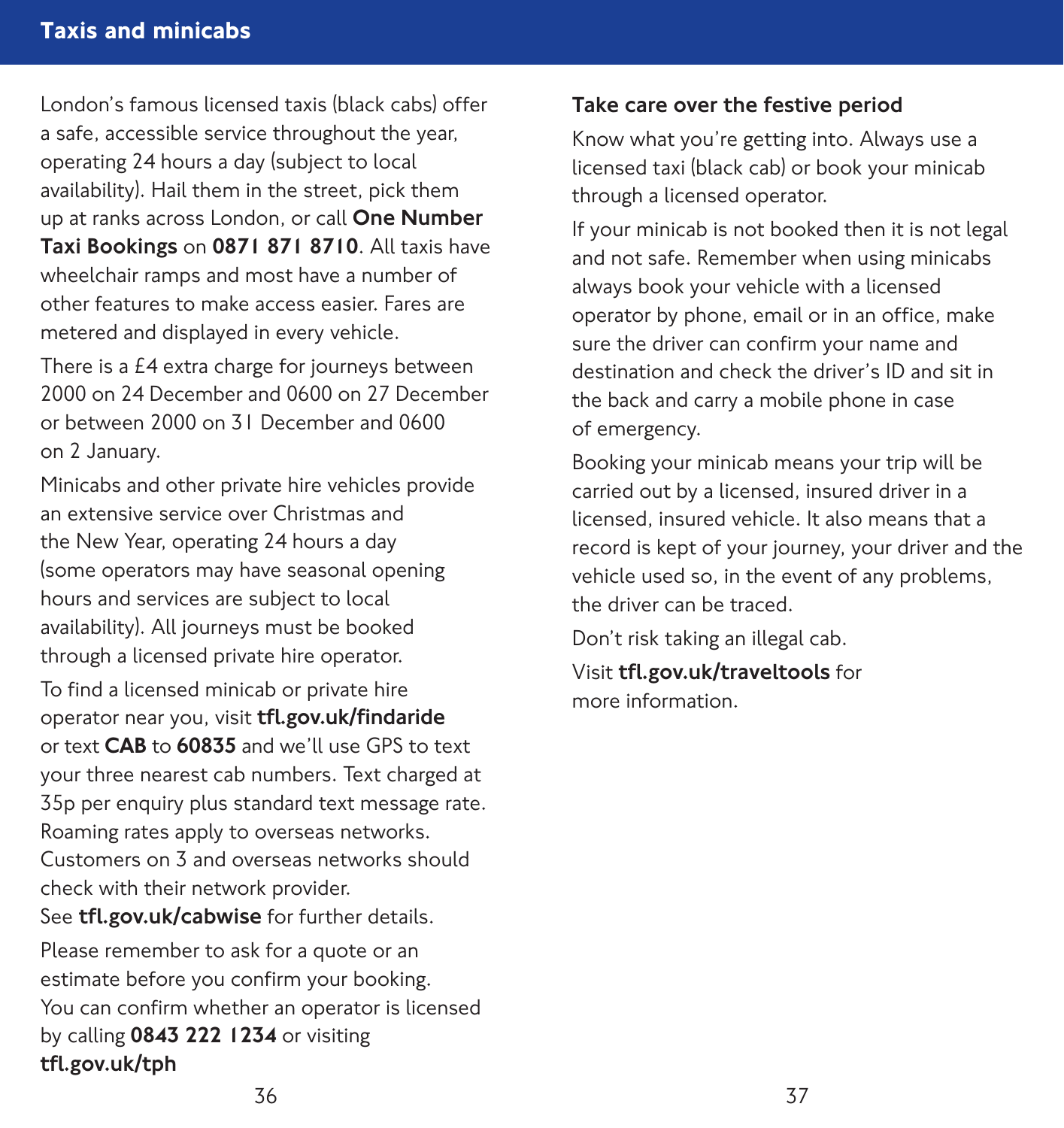#### **Fares and tickets**

# Driving in London?

Red route controls such as yellow box junctions, bus lanes, banned turns and loading bays will apply as normal, including the weekends and Public Holidays. Enforcement will be undertaken throughout the holiday to maintain traffic flows and ensure road safety.



# Congestion Charging

From Saturday 24 December until Monday 2 January inclusive, you don't have to pay the Congestion Charge.

Visit cclondon.com for more details about the charge, a map of the area and to pay the daily charge online.

You can also pay by text (register online or by phone) at retail outlets where you see the 'C' or epay signs, or by phoning 0845 900 1234.

#### Barclays Cycle Hire

During the holiday period some Barclays Cycle Hire docking stations will be temporarily suspended. The greatest impact will be on New Year's Eve. For the latest information on both cycle and docking station availability, check out the website: tfl.gov.uk/barclayscyclehire

Normal fares and ticketing arrangements apply over the Christmas and New Year periods.

Travel will be free on all journeys between 2345 on New Year's Eve and 0430 on New Year's Day, on bus, Tube, tram and DLR services. Free travel will apply on London Overground trains running after 2345 until last train times.

There are no refunds or extensions to tickets spanning Christmas and New Year as a result of reduced services.

Please remember that many fares change from Monday 2 January 2012 and that you can buy or renew your season ticket up to 30 days in advance. Visit tfl.gov.uk/fares or go to a Tube station ticket office.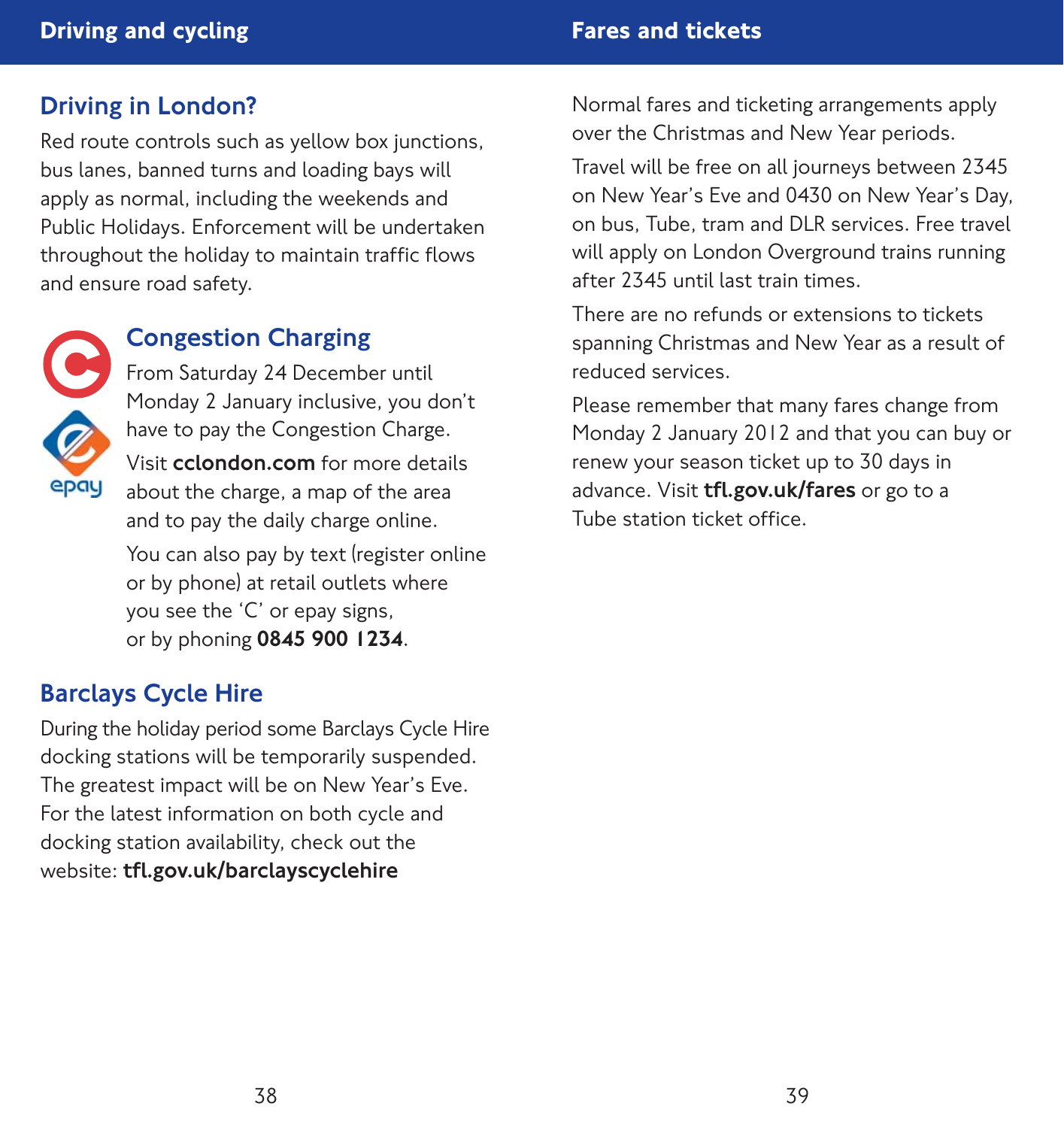# $\mathbf{i}$

### 24 hour London Travel Information 0843 222 1234\*

\*You pay no more than 5p per minute if calling from a BT landline. There may be a connection charge. Charges from mobiles or other landline providers may vary.

For travel information about Tube, bus, Docklands Light Railway, London Tramlink, London Overground, Riverboat and National Rail services within Greater London, including journey advice, fares, timetables and current engineering works. Closed from 2300 on 24 December to 0900 on 26 December, but the voice recognition travel information service will remain available throughout this time.

To find your quickest way around London, visit tfl.gov.uk and use Journey Planner or text TFL to 60835. Charged at your network operator's standard rate.

#### National Rail Enquiries 08457 48 49 50

Calls to this number may be recorded. If you are intending to travel on National Rail services you are advised to check their arrangements with National Rail Enquiries. This service operates 24 hours, but will be closed on Christmas Day. Alternatively, journey planning and real-time live departure board information is available at nationalrail.co.uk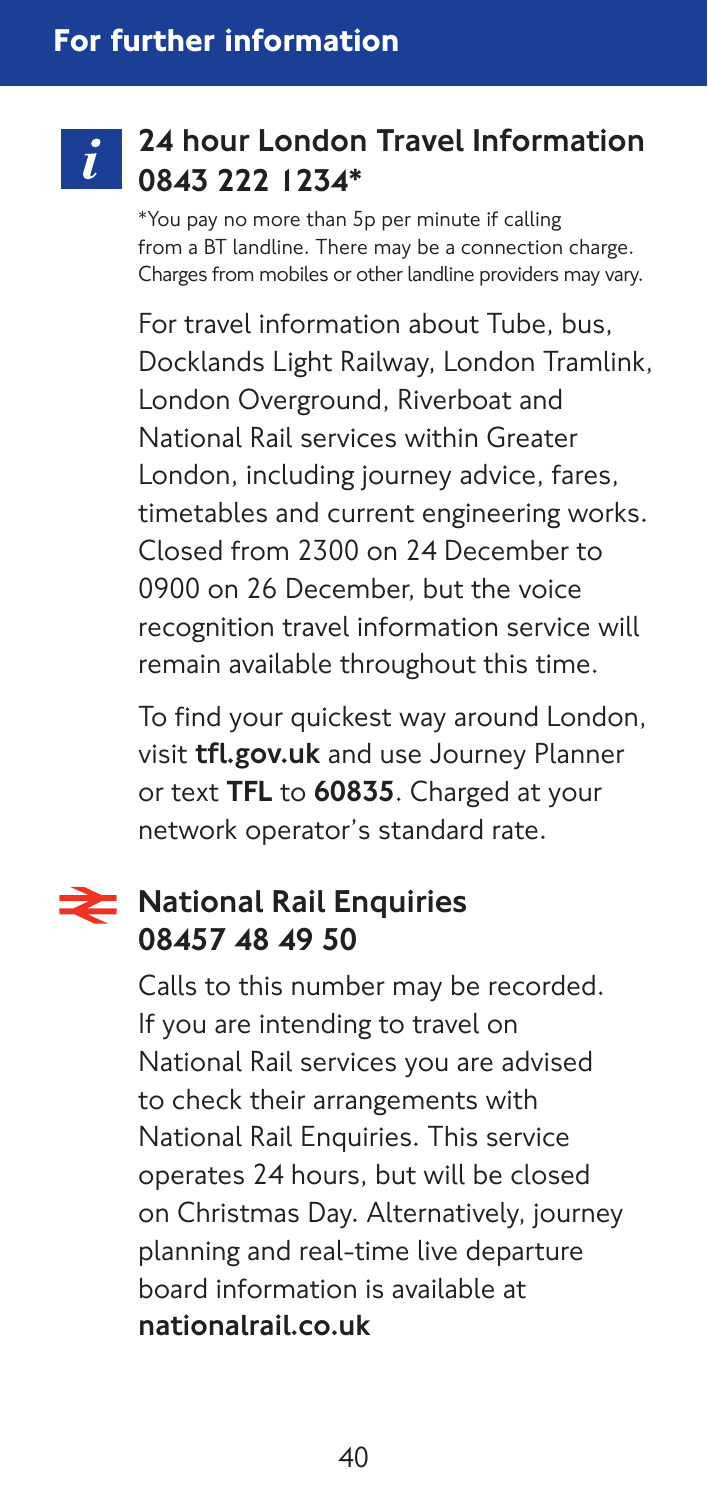